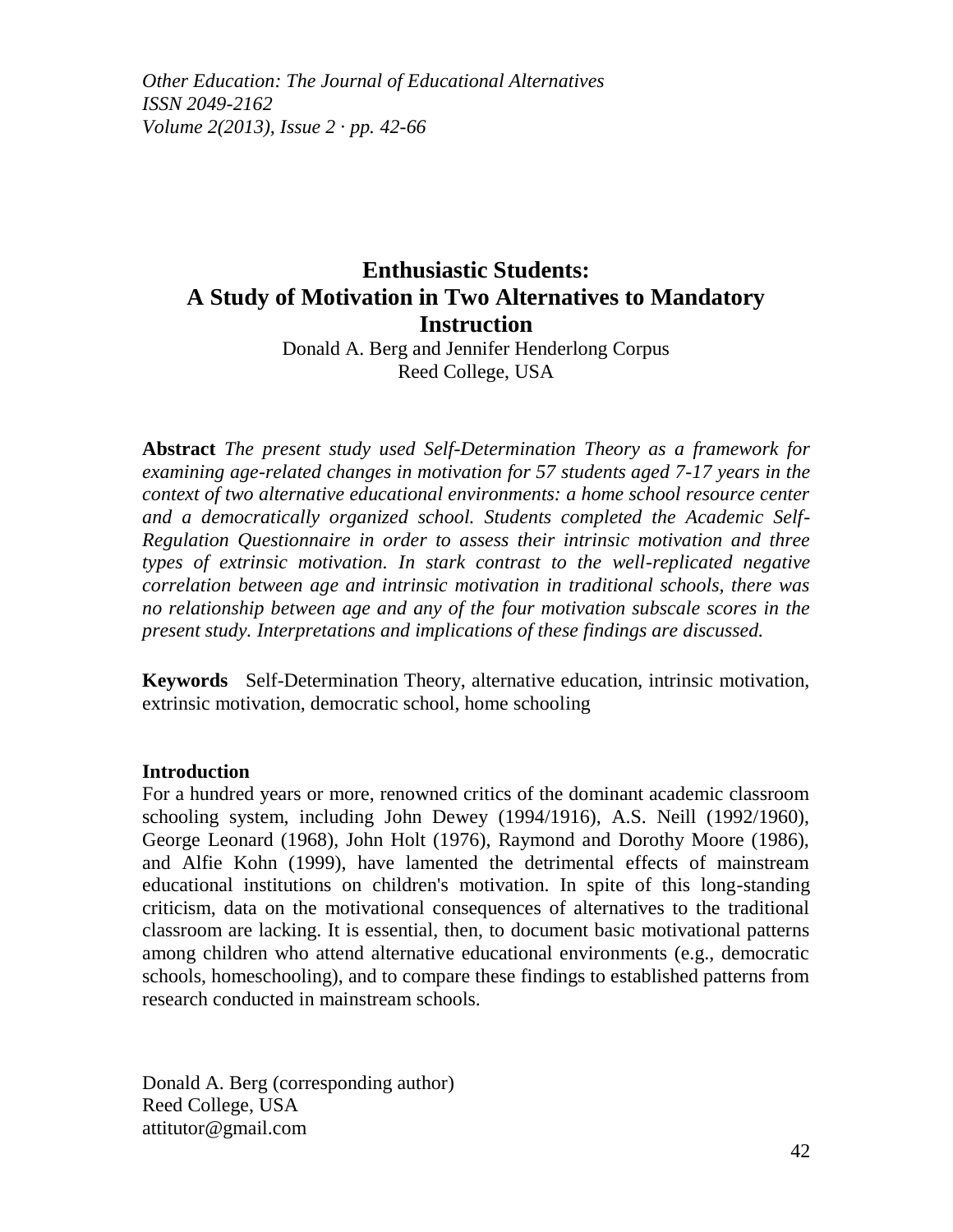#### **Motivation and the Self in Context**

Motivation at the most basic level involves the initiation, maintenance and intensity of action taken towards a goal (Bergin, Ford, & Hess, 1993; Deci & Ryan, 2000). According to Self-Determination Theory (SDT), it is critically important whether the causal force behind such action is internal or external to the self-concept (Deci & Ryan, 2000; Deci, Schwartz, Sheinman & Ryan, 1981; Ryan & Connell, 1989; Sheldon, Ryan & Reis, 1996). When causal attributions for one's own behaviour fall outside the self, then the actions are construed to some degree as coerced or compelled, and are often referred to as extrinsically motivated. By contrast, when causal attributions fall within the self, then such actions are construed as selfgenerated and are referred to as intrinsically motivated.

Although the basic terminology of intrinsic versus extrinsic motivation suggests a simple dichotomy, a nuanced conception may be more accurate (Corpus, McClintic-Gilbert, & Hayenga, 2009; Harter & Jackson, 1992; Lepper, Corpus, & Iyengar, 2005; Ryan & Deci, 2000a). While intrinsic motivation is agreed to be a unitary construct, extrinsic motivation consists of a continuum of regulation types with four distinct levels depending on the degree to which actions are endorsed by the self: external, introjected, identified and integrated regulation (Chirkov, Ryan, Kim, & Kaplan, 2003; Ryan & Deci, 2000a, 2000b). External regulation refers to compliance driven by rewards and punishments; introjected regulation refers to compliance driven by internal pressures such as guilt or anxiety; identified regulation refers to compliance driven by acknowledgment that the action is consistent with the individual's values; and integrated regulation refers to compliance driven by acceptance of the activity as consistent with self-expression (Ryan & Connell, 1989).

Movement toward the more intrinsically motivated and autonomously regulated end of the continuum is facilitated when the basic psychological needs of autonomy, competence, and relatedness are met (Baard, Deci, & Ryan, 2006; Deci & Ryan, 2000; Ryan & Deci, 2000b; 2006). Autonomy is the need to be the volitional and causal source of one's own activities (Reeve, Nix, & Hamm, 2003). Competence is the need to have a sense of being effective at achieving relevant goals in a situation (MacIver, Stipek, & Daniels, 1991). Relatedness is the need to feel connected to and recognized by other people (Ryan & Deci, 2006). According to SDT, these are fundamental to universal human psychological needs analogous to how material nutrients are fundamental and universal human biological needs. These needs, moreover, are directly tied to human functioning such that thwarting a need leads to ill-being while meeting a need leads to well-being (Deci & Moller, 2007; Reis, Sheldon, Gable, Roscoe & Ryan, 2000; Sheldon et al., 1996; Véronneau, Koestner, & Abela, 2005).

In addition, SDT recognizes that support for basic needs and their motivational consequences is highly dependent on contextual factors (Deci & Ryan, 2002).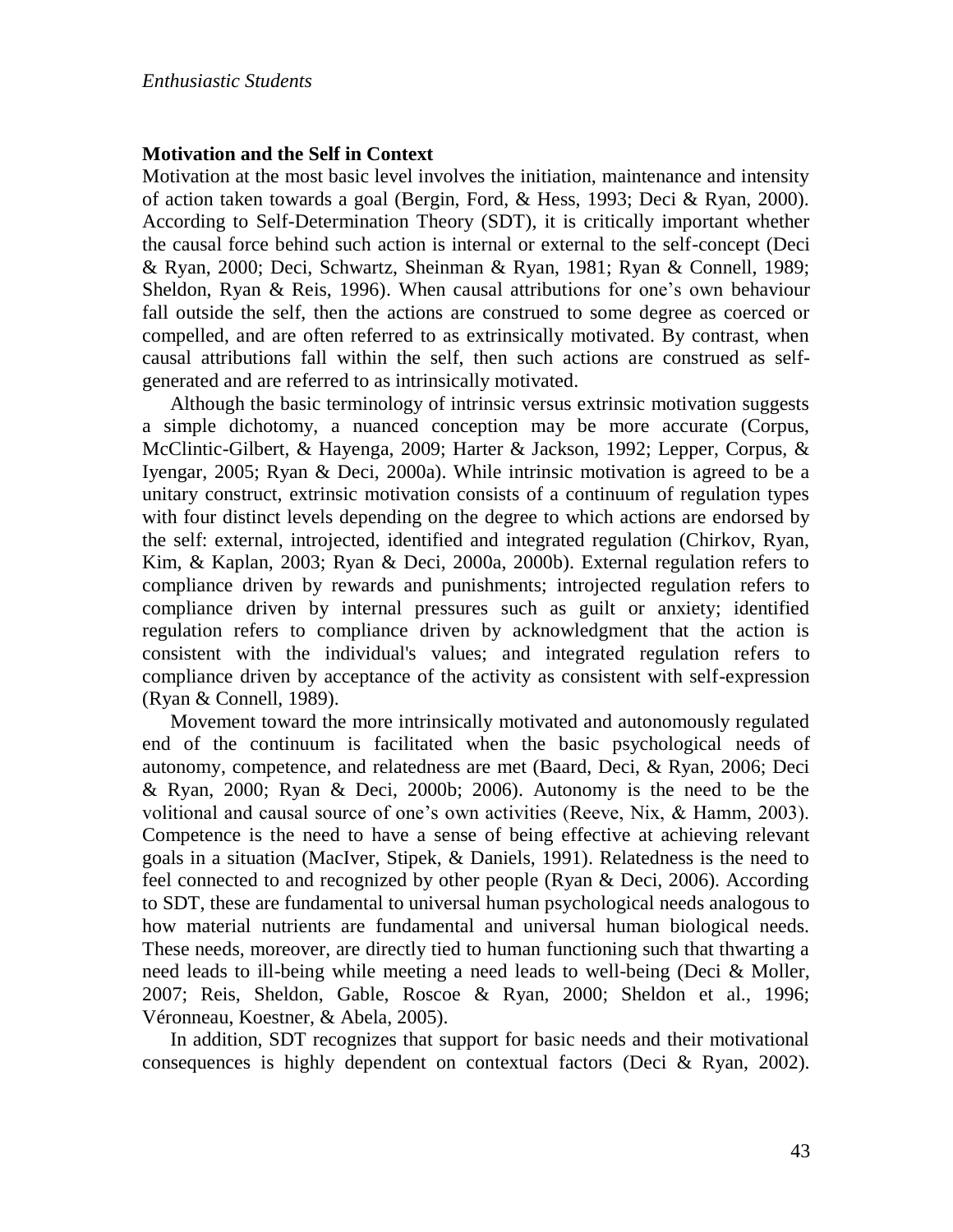Indeed, a variety of motivational scholars argue that the particular manifestation of motivation within individuals is based upon the contexts in which those individuals are embedded (Hickey, 1997; Urdan, 1999; Volet & Jarvela, 2001). Motivation is therefore not necessarily stable across situations (Harter, Whitesell & Kowalski, 1992; Paris & Turner, 1994) or even across time in the same situation when particular elements shift (e.g., timing of examinations; Bong, 2005). Motivation instead is a dynamic property of the person in context (see Brophy, 2010).

## **Motivation in Education**

Research has consistently shown that intrinsic motivation is the gold standard for promoting sustained and meaningful engagement in education. Indeed, intrinsic motivation is associated with deep conceptual learning strategies (Meece, Blumenfeld, & Hoyle, 1988; Pintrich & Garcia, 1991), creativity (Amabile, 1996), engagement in classroom activities (Otis, Grouzet, & Pelletier, 2005; Ryan & Connell, 1989), positive affect (Gottfried, 1985; Harter, 1981; Harter et al., 1992; Ryan & Deci, 2000b), and adaptive coping strategies (Boggiano, 1998; Ryan & Connell, 1989). Intrinsic motivation is also positively associated with academic achievement, favourable perception of academic competence, and minimal academic anxiety (Corpus et al., 2009; Gottfried, Fleming & Gottfried, 2001; Lepper et al., 2005; for a summary, see Sansone & Harackiewicz, 2000; Stipek, 2002). The more controlled forms of extrinsic motivation, by contrast, are associated with the diminishment of well-being and learning (Assor, Roth, & Deci, 2004; Deci & Ryan, 2000; Ryan & Deci, 2000b, 2006). Intrinsic motivation, therefore, can be considered the most desirable form of motivation for learning in general, and for enabling children to engage with instructional activities more specifically.

Unfortunately, children in traditional classrooms show a robust decline in intrinsic motivation from approximately first through twelfth grades (Bouffard, Marcoux, Vezeau, & Bordeleau, 2003; Corpus et al., 2009; Gottfried et al., 2001; Harter, 1981; Hunter & Csikszentmihalyi, 2003; Lepper et al., 2005; Otis et al., 2005; Pintrich, 2003; Prawat, Grissom, & Parish, 1979; Wigfield, Eccles & Rodriguez, 1998). There is some evidence that extrinsic motivation may also decline across the school years in traditional school settings, suggesting that it does not supplant intrinsic motivation (Corpus et al., 2009; Otis et al., 2005). The observed declines in intrinsic motivation should be alarming to educators, policy makers, and society because intrinsic motivation is an inherent property of healthy children (Deci & Ryan, 2000; Véronneau et al., 2005). Moreover, because intrinsic motivation can be enhanced or thwarted by the conditions in which the children are situated (Jang, Reeve, & Deci, 2010; Koestner, Ryan, Bernieri & Holt, 1984), one must consider the possibility that traditional schools are systematically compromising the well-being of some proportion of the children they serve.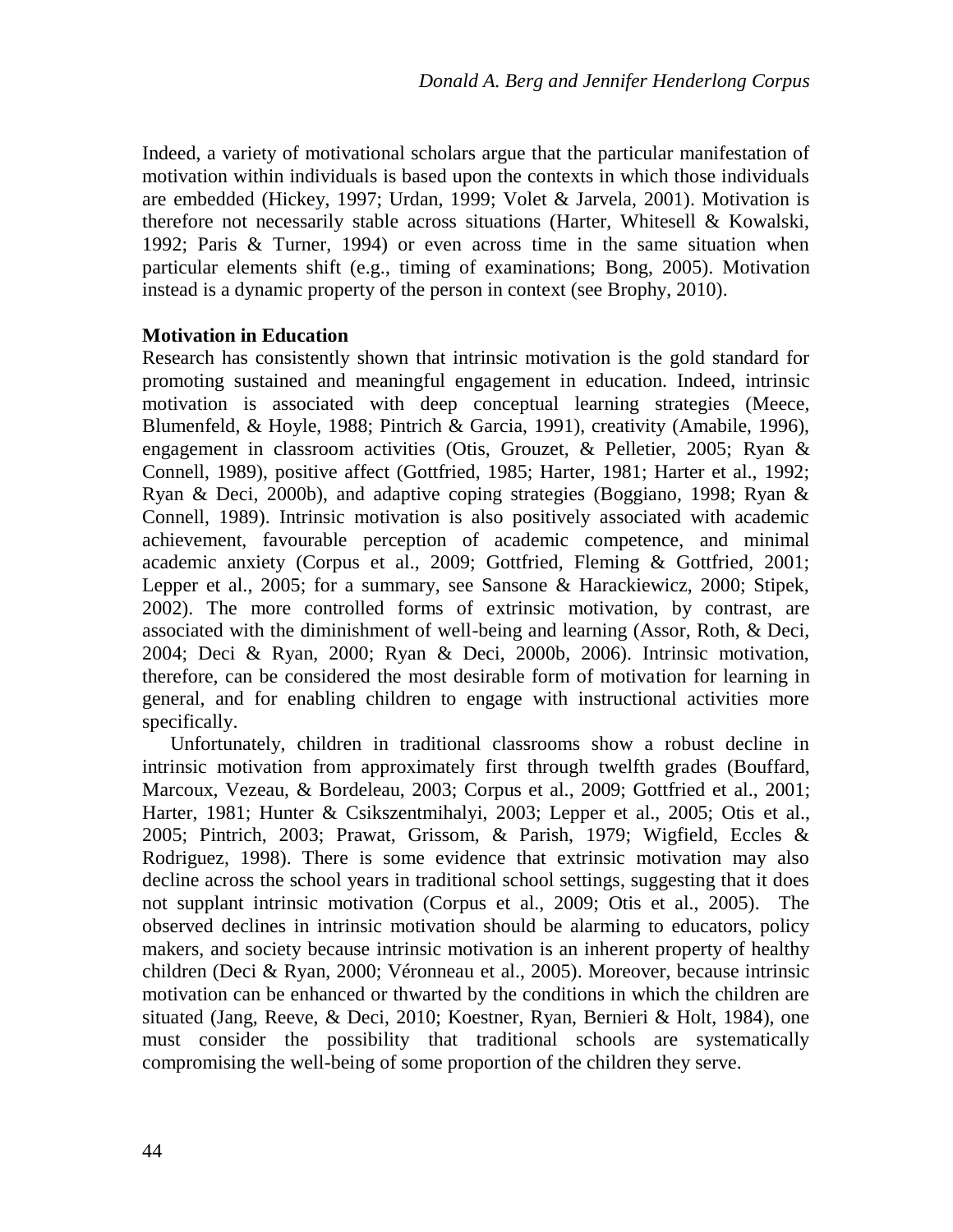The well-documented decline in intrinsic motivation with age, however, may not be inevitable, which is a crucial point if the critics' arguments and proposals for change are to be taken seriously and the classroom situation improved. For example, Gottfried et al. (1998, 2001) found that students' academic intrinsic motivation in mainstream schools declined from ages 9 to 17 in several subject areas but not in the domain of social studies. Other evidence indicates that particular subgroups of students are able to maintain intrinsic motivation over the course of an academic year even while their peers are experiencing the typical decline (Haimovitz, Wormington, & Corpus, 2011). Even more striking, Apostoleris (2000) documented a positive correlation between age and intrinsic motivation in a crosssection of homeschooling children aged 6 to 16 years. It is important to note, however, that Apostoleris used an assessment instrument (i.e., Harter, 1981) that conceptualized intrinsic motivation as the polar opposite of extrinsic motivation such that children who indicated a high level of one motive type necessarily indicated a low level of the other. The positive correlation between age and intrinsic motivation, therefore, could be an artefact of a negative correlation between age and extrinsic motivation.

In sum, the situation in education regarding motivation is that there is a welldocumented decline in intrinsic motivation amongst students in mainstream schools. That decline is alarming because intrinsic motivation is both the gold standard for motivation to learn and can be an indirect indicator of children's well-being. There is some evidence that the decline is not inevitable and one study suggests that a different pattern may exist in at least one alternative form of schooling. If there is, in fact, a different pattern of motivation in even one alternative form of schooling then the body of criticism needs be reviewed as more than mere ideological posturing. The various alternatives that have been tried deserve to be given appropriate empirical attention to discern which of them are associated with healthier patterns of motivation in their students and what elements of their organizations and practices hold the keys to nurturing children's motivation to learn and grow.

## **Alternatives in Education**

Traditional schools could be conceptualized as using mandatory instruction in the sense that they are subject to a combination of state laws and district policies that make instruction compulsory rather than optional. For the purposes of this study an "alternative" is considered to be an educational organization with central defining policies that make classroom instruction for children and youth an option rather than a requirement. One such alternative is homeschooling, which encompasses a variety of educational approaches that view parents as being naturally endowed with the primary responsibility to educate their children. This very limited commonality places no restriction on the variety of approaches to educating children that parents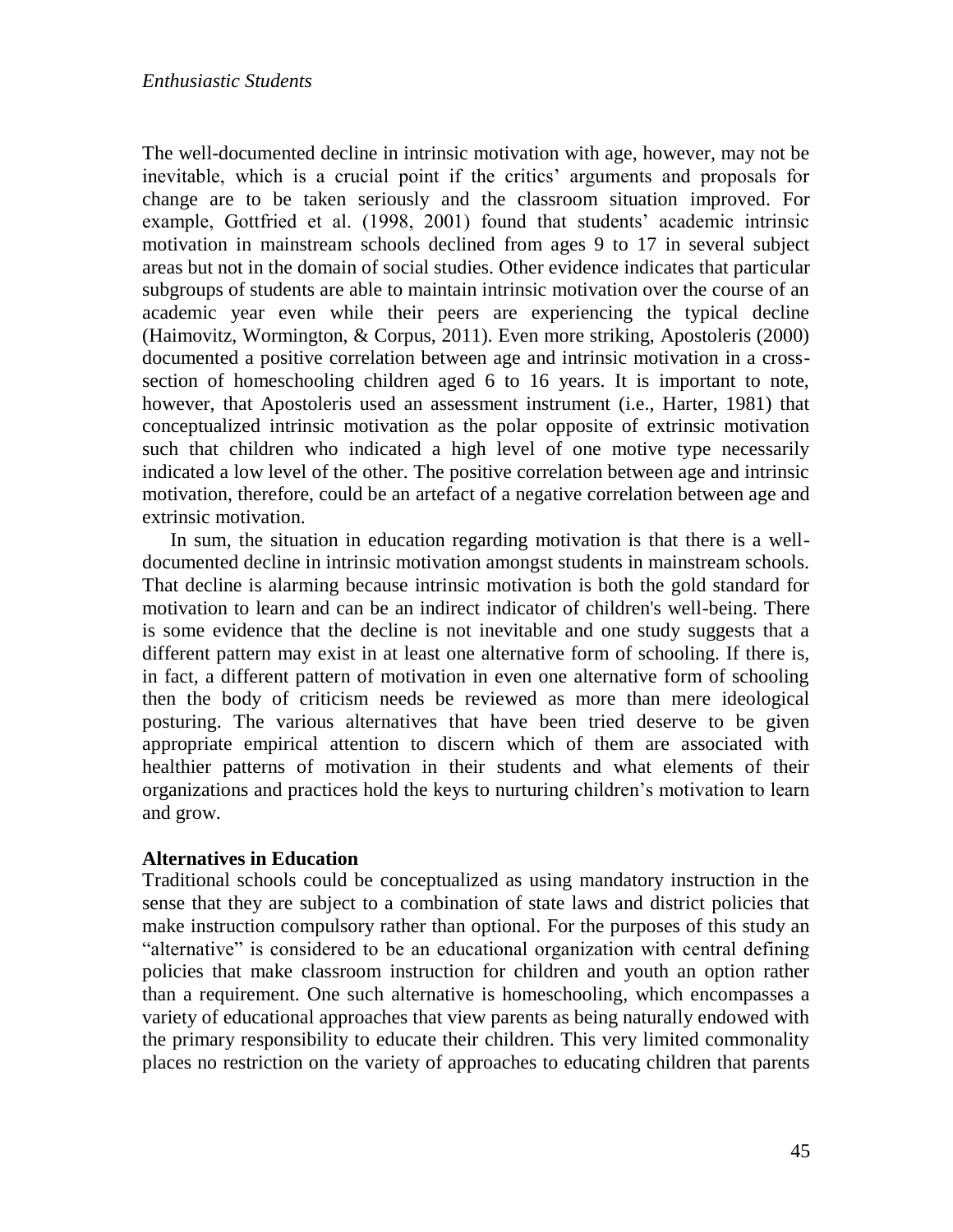choose: from re-creating a school-like environment in the home, in which parents act out the role of a formal instructor; to engaging the children in the family business, in which children are given meaningful responsibilities that necessarily elicit their engagement with basic skills; to unschooling, in which the child's own interests are the primary determinant of what activities will be pursued; to as many different variations as parents could possibly dream up. This also encompasses the use of both public and private community resources and specially designated resource centres that offer a variety of instructional courses. There are undoubtedly some families who impose instruction as a component of their homeschooling practice, but children in such families arguably have a level of agency in confronting the decision-makers that is entirely absent for students in traditional schools. Perhaps because homeschooling is defined broadly, a full 1.5 million school-aged children were educated in the United States using this approach as of 2007 (Bielick, 2008; see also Ray, 2011). Studies suggest that homeschooled children generally do better than average on standardized tests and come from a wide variety of family situations (e.g., Cai, Reeve & Robinson, 2002; McDowell, 2000; Medlin, 2000; Ray, 2000).

A second alternative to mandatory instruction is democratic schooling, which does not have a consensus definition but typically includes some provision for students to have a relatively high degree of autonomy in decisions regarding participation in courses of instruction, most often with the choice to opt out entirely. Democratic schooling is a far smaller movement than homeschooling. As of early 2012 there were 238 self-identified democratic schools in 33 countries listed by the Alternative Education Resource Organization (2012). This small movement is notable for being long-lived and having had a degree of influence on the field of education far beyond what their numbers might suggest (Neill, 1992/1960). The few formal studies of democratic schooling have not examined motivational constructs per se. They range from surveys of graduates conducted by Sudbury Valley School in Massachusetts (Greenberg, Sadofsky, & Lempka, 2005; Greenberg & Sadofsky, 1992) to independently sponsored ethnographic (Gray & Chanoff, 1986; Gray & Feldman, 1997, 2004) and case study (Stronach & Piper, 2008) research. These studies generally show that students attending democratic schools are demographically similar to the broader populations in which they are embedded and that there is no evidence of any detrimental effects of attending such schools.

What is it, then, about these alternatives that may support a motivational pattern different from that observed in traditional schools? From the perspective of SDT, one must begin by considering basic need satisfaction, which is thought to underlie motivation. Autonomy is one basic need that is chronically unmet in traditional classrooms (Reeve, 2009; Reeve, Bolt & Cai, 1999; Reeve & Jang, 2006; Reeve, Jang, Carrell, Jeon & Barch, 2004; Reeve, et al., 2003). Reeve (2009) provides compelling evidence for a variety of forces in traditional classroom settings from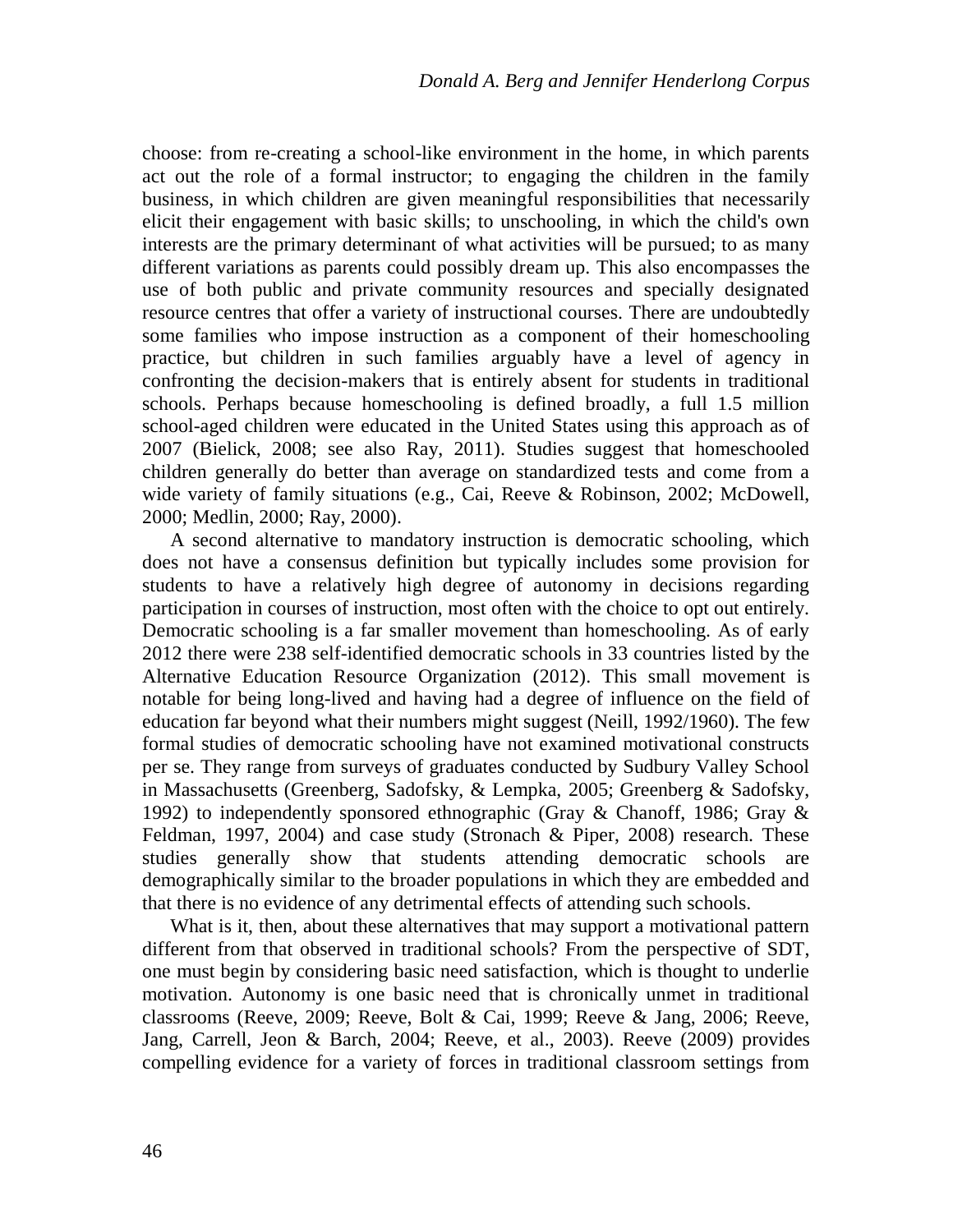"above" (e.g. societal and organizational), "below" (e.g. student behaviour) and within teachers (e.g. personality) that push them towards thwarting the autonomy needs of students. Because the organization of traditional schools does not afford any other options, students must pursue their need for autonomy within the context of teacher-provided instruction. In the context of democratic schools and many forms of homeschooling, however, instruction is typically provided only when students take volitional action to receive it, which should result in a different pattern of motivation.

This practice of providing instruction only on demand is likely to meet students' needs for relatedness and competence as well as autonomy. When teachers have explicit support from their school to use their own judgment as they relate to students both personally and instructionally, their connection to students is likely enhanced and the relatedness need better satisfied. In addition, students' sense of competence may be better supported in that they are actively involved in choosing their own activities and may be able to select those that provide an optimal match for their growing capabilities.

But what kind of age-related motivational pattern might one expect in these settings? To the extent that the basic needs for autonomy, competence, and relatedness are met, intrinsic motivation should be supported and the traditional pattern of age-related decline should be less pronounced. Because young children are inherently intrinsically motivated, it may be more reasonable to expect a pattern of motivational maintenance than the pattern of increasing intrinsic motivation with age that was suggested by Apostoleris' (2000) work with homeschooling children. Levels of extrinsic motivation, however, may show age-related change even in alternative contexts that provide robust support for basic needs. Particularly the more externally regulated forms of extrinsic motivation may be expected to decline with age as children become more competent at self-regulating their behaviour and more prone to assert their independence from adults (Berndt, 1979; Eccles et al., 1993).

#### **The Present Study**

The literature showing declines in intrinsic motivation with age is impressively consistent but fails to encompass children who either, through homeschooling, have direct influence with the primary decision-makers about their education (their parents), or who are given the opportunity to be in direct control of their own learning in democratically organized alternative schools. The present study was intended to document the age-related pattern of motivation among students who are homeschooling or attending a democratic school on the speculative assumption that these alternative environments are similar to one another on the key motivational dimension of autonomy support, and potentially with respect to support for competence and relatedness as well. Would the pattern of intrinsic motivation in the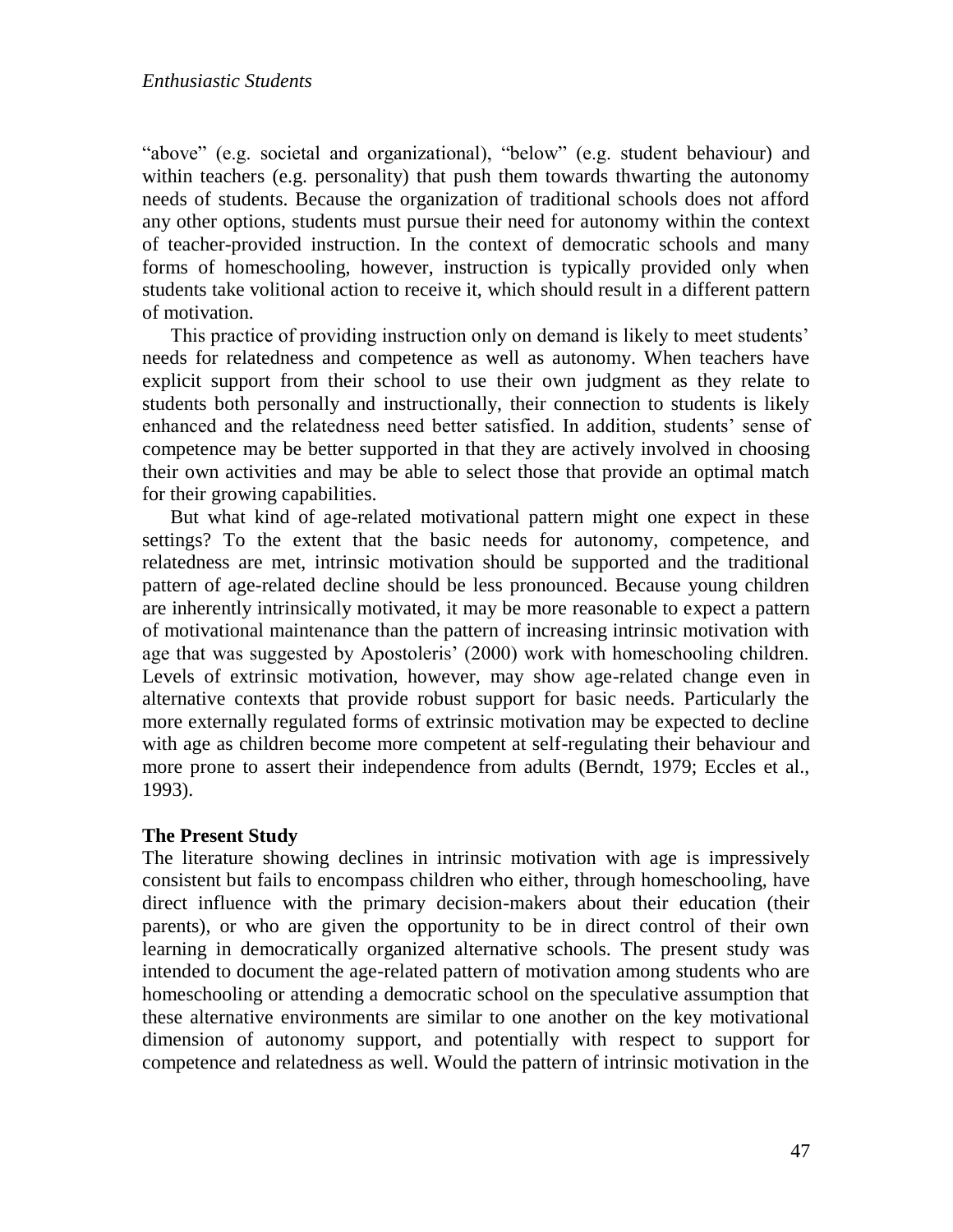context of non-mandatory instruction differ from that of the negative correlation between intrinsic motivation and age that has been well-documented in schools in which instruction is a mandatory imposition? The primary hypothesis is that students in these alternatives will maintain intrinsic motivation across the school years, evidencing little to no correlation between intrinsic motivation and age. A secondary hypothesis is that the most controlled form of extrinsic motivation external regulation—will show a negative correlation with age among students attending alternative educational environments.

## **Method**

## *Sites*

The two school sites chosen for this study were located in a metropolitan area of the Northwestern United States. Both shared the characteristic that instruction requires an active choice on the part of a child, but the two sites were organized and administered in different ways as detailed below. Both sites served families from a relatively wide range of income levels, with approximately 10% of students qualifying for free or reduced lunch. The student population was largely Caucasian, reflecting the limited ethnic/racial diversity of the geographical region. The homeschool population nationally is also largely Caucasian and with moderate to high levels of income (Bauman, 2001). Estimating rates of free and reduced lunch qualification from national statistics suggests that our sample may have qualified at lower rates than the homeschool population as a whole (U.S. Department of Agriculture, Food and Nutrition Service, 2011).

# Home School Resource Center (RC).

At the time of the study, the RC had two campuses where most of the 440 children they served attended on a part-time basis. It offered an extensive menu of 174 classes and 56 member activities that included traditional academic subjects but also reflected a broad array of other interests (e.g., embroidery, engineering, wilderness skills, etc.). Students had the option to take as many or as few classes as they wished and the organization of the school was similar to that of a typical community college. Approximately one third of the center's spaces were noninstructional and devoted to providing comfortable areas for social interactions among families within the RC community thus providing explicit support for the relatedness need. In the past the center was a publicly funded alternative school with the local district; they became a private tuition-supported school when the state imposed standardized instructional requirements that were not consistent with the school's philosophy of family-controlled education.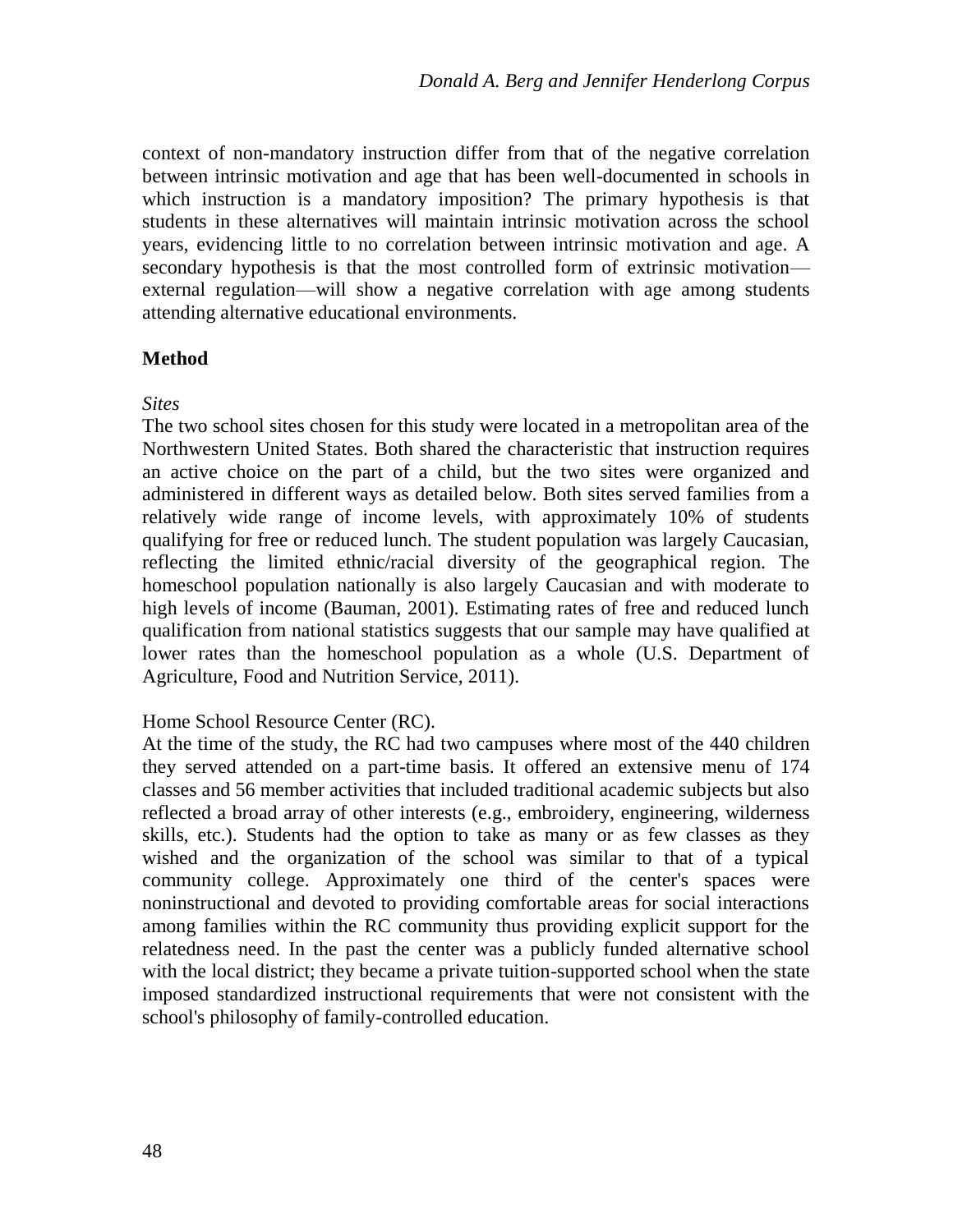## Democratically Organized School (DS).

At the time of the study, the DS served 49 children ages 5-18 with a full-time, day school program. Classes were offered according to the inclinations of the students and staff, covering an eclectic variety of topics that included traditional academic subjects as well as more specialized interests. Students were not required to take any courses but rather had the opportunity to make free choices about what activities to pursue nearly all of the time. Indeed, students were immersed in a selfgoverning community based on one-person one-vote and the three rules that have been in place since the school was constituted: take care of yourself and other people; take care of the things the school and other people own; and remember that your freedom ends where someone else's begins. From this foundation the school developed a set of rules to structure how the school community operates through a variety of meetings and a board of directors. The primary meeting spaces for students were furnished with a combination of comfortable informal household items and practical items for organizing their collection of learning materials. The caring language of their core rules and the informality of the furnishings are explicit indications that relatedness was highly valued by the organization.

## *Participants*

Participants were 57 students (42% female; 86% from the RC) ranging from 7 to 17 years of age  $(M = 12.22, SD = 2.54)$  and fairly evenly distributed across the typical school levels of elementary (39%), middle (32%), and high school (30%) years. Parent reports indicated that participants had been homeschooling an average of 59% of their educational careers and had relatively little experience of traditional classroom schooling. More specifically, a majority of the sample (54%) attended traditional schools less than 10% of their educational careers; a small minority (14%), however, had spent over 80% of their experience in traditional schooling.

## *Measure: The Academic Self-Regulation Questionnaire (SRQ-A)*

The Academic Self-Regulation Questionnaire (SRQ-A) is a widely used 32-item questionnaire designed to measure motivation in elementary and middle school students (Ryan & Connell, 1989). It has also been validated for use with high school and college populations with very minor adaptations (Vansteenkiste, Sierens, Soenens, Luyckz, & Lens, 2009; Vansteenkiste, Zhou, Lens, & Soenens, 2005). The scale is organized as a series of questions about why students do certain academic activities (e.g., answering hard questions in class), each with a set of possible reasons based on the SDT continuum of self-regulation: external regulation, introjected regulation, identified regulation, and intrinsic motivation. For example, reasons that could indicate the extent to which students answer hard questions in class include "Because that's what I'm supposed to do" (external regulation), "Because I feel ashamed of myself when I don't try" (introjected regulation),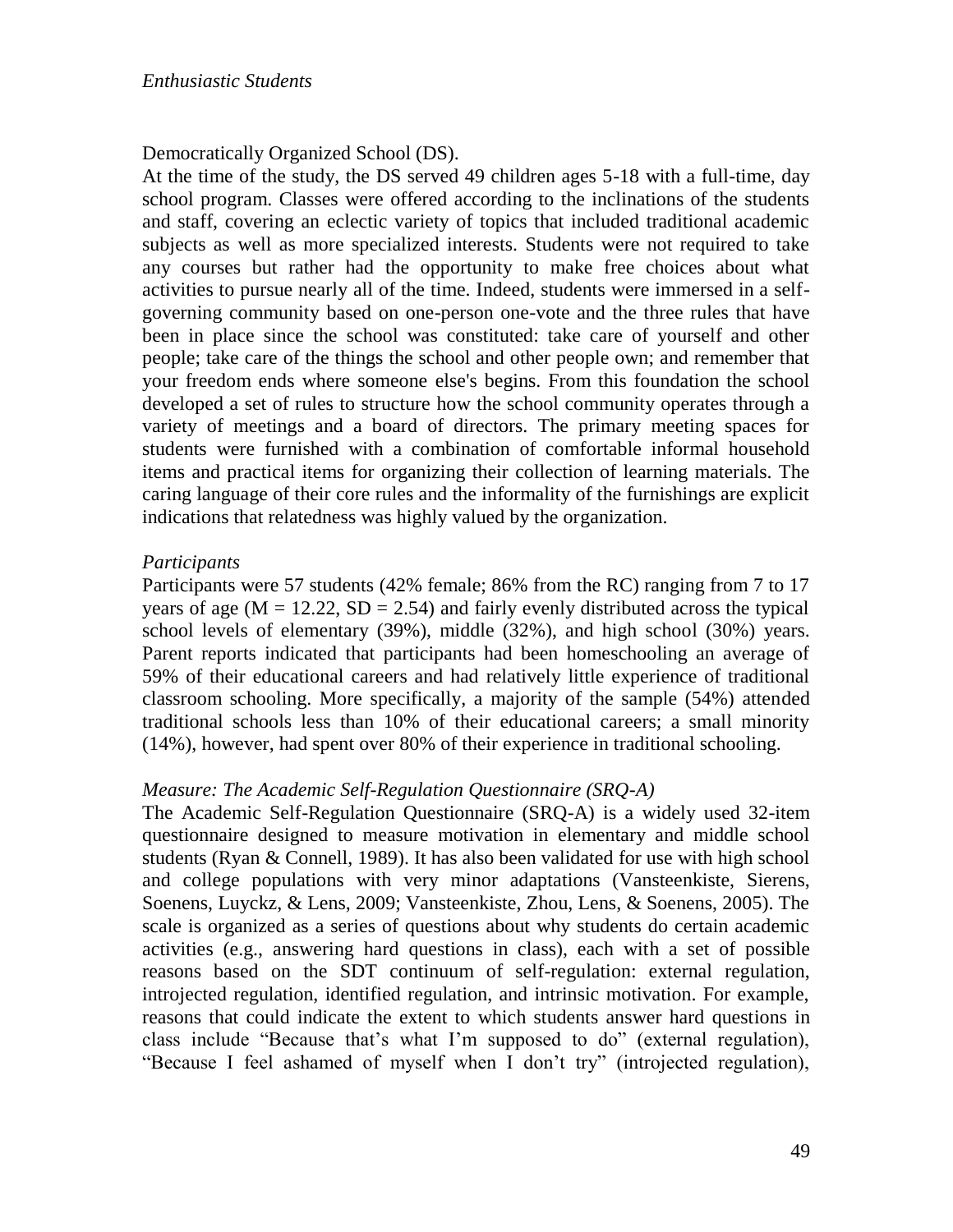"Because it's important to me to try to answer hard questions in class" (identified regulation), and "Because I enjoy answering hard questions" (intrinsic motivation). The reasons for doing each activity were presented in random order. Each was followed by a 4-point Likert-type scale with the following options: Not at all true, Not very true, Sort of true, and Very true. We made minor adaptations of language to fit the context of these schools and omitted items regarding doing homework because they were likely to be irrelevant for this population. Consequently, students were asked to complete only 24 of the original 32 SRQ-A items. Because three students (2 from RC, 1 from DS) were not taking any classes at the time, they only completed a single 8-item section of this measure. Excluding their data did not change any of the results obtained so it was included in the analyses reported below. Items for each subscale were averaged together to form composite variables representing external regulation ( $\alpha$  = .79), introjected regulation ( $\alpha$  = .83), identified regulation ( $\alpha$  = .69, minus one item), and intrinsic motivation ( $\alpha$  = .74), all of which were reasonably internally consistent in the present sample.

#### *Procedure*

Parents were invited to participate through letters sent by the executive director of their respective schools and solicitation by the first author in person at the school sites. At the time of consent, parents provided a detailed account of their children's schooling history. Students were then free to complete the survey online. Most did so on a computer at the school site while the first author was available in the vicinity to answer questions, but some completed it elsewhere by entering a URL provided to them after their parents had given permission. The survey included the SRQ-A described above as well as other items unrelated to the present study.

## **Results**

#### *Preliminary Analyses*

Preliminary analyses were conducted to determine whether students' responses on the SRQ-A varied by gender and school site. A series of t-tests confirmed that there were no differences between males ( $n = 33$ ) and females ( $n = 24$ ) on any of the four subscales of the SRQ-A (i.e. external, introjected, identified, intrinsic), all ts  $(55)$  < 0.36, ns. There were, however, differences by school site for two of the subscales: introjected regulation, t(55) = -1.84, p < .05, with the DS higher (M = 2.98, SD = .60) than the RC ( $M = 2.53$ ,  $SD = .66$ ) sample, and external regulation, t(55) = -1.77, p <.05, with the DS higher (M = 2.32, SD = .56) than the RC (M = 1.91, SD = .61) sample. Overall, then, students in the DS responded higher on controlled forms of motivation than those in the RC. Because of this, results for these two subscales are each presented twice: as a whole sample and with the smaller DS sample removed.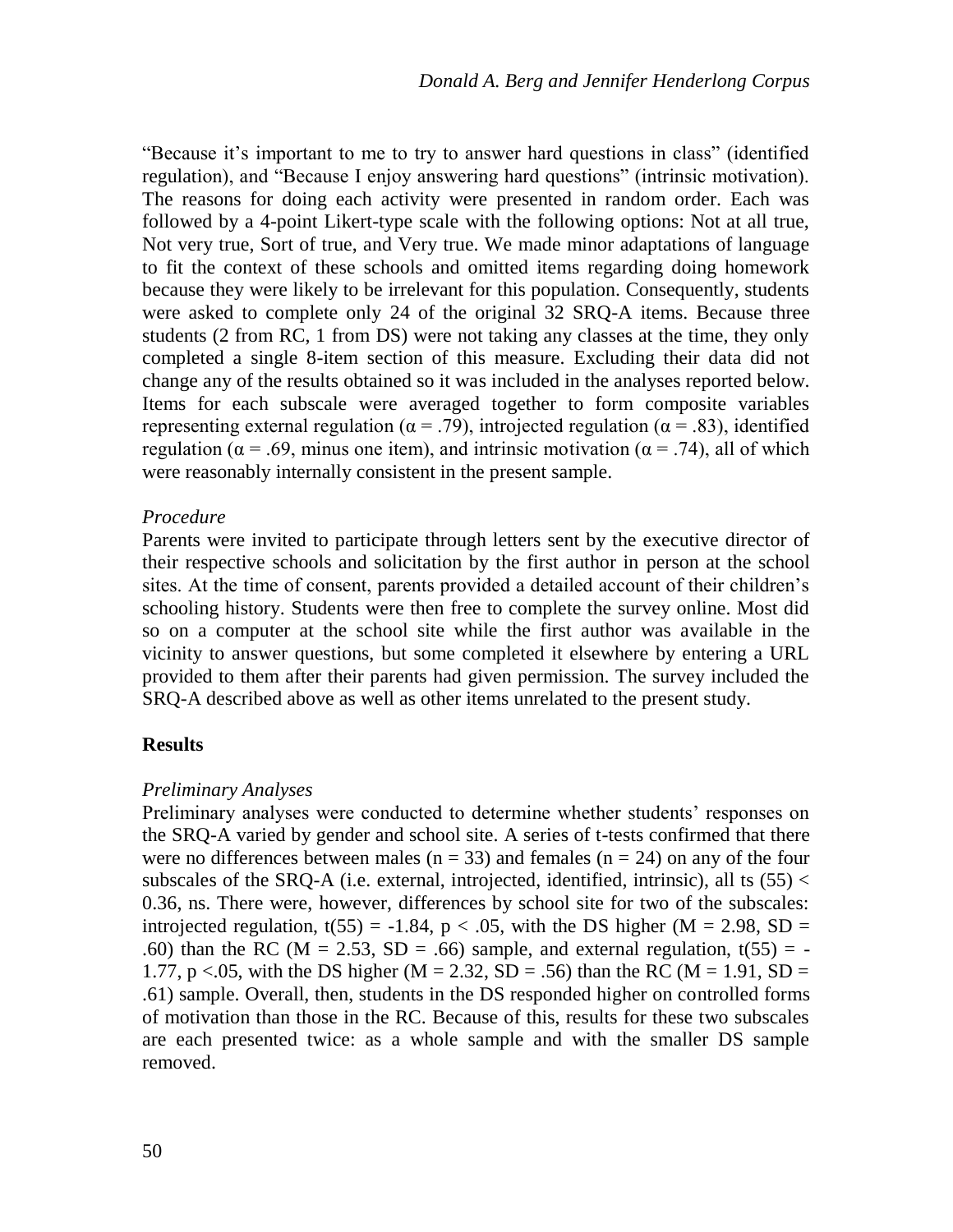Ryan and Connell (1989) refer to a quasi-simplex pattern that should occur in the SRQ-A data indicating graded relations between the subscales. All subscales should be most strongly and positively related to those subscales that are nearby on the posited continuum. For example, intrinsic motivation should be most positively correlated with identified regulation, less so with introjected regulation, and less so with external regulation. As shown by the correlation matrix in Table 1, the expected quasi-simplex pattern emerged in the present sample.

Table 1

Descriptive Statistics and Correlation Matrix of SRQ-A Subscales and Age

|                             |       | SRQ-A     |               |            |         |     |
|-----------------------------|-------|-----------|---------------|------------|---------|-----|
|                             | M     | <b>SD</b> | EX            | $_{\rm I}$ | ID      | IM  |
| External Regulation (EX)    | 1.97  | .62       |               |            |         |     |
| Introjected Regulation (IJ) | 2.59  | .67       | $.67***$      |            |         |     |
| Identified Regulation (ID)  | 3.30  | .58       | $.41**$       | $.53***$   |         |     |
| Intrinsic Motivation (IM)   | 3.29  | .58       | $-.01$        | .01        | $.35**$ |     |
| Age $(n = 57)$              | 12.22 | 2.54      | $-.20$        | .02        | .04     | .02 |
| Age without DS $(n = 49)$   | 12.27 | 2.66      | $-.24\dagger$ | .03        | .05     | .03 |

 $\uparrow p < .10, \, \uparrow p < .05, \, \uparrow \uparrow p < .01, \, \uparrow \uparrow \uparrow p < .001$ 

## *Hypothesis Testing*

In order to address the hypotheses regarding age-related differences in motivation, we first examined scatterplots of each SRQ-A subscale by age for patterns of nonlinearity. Because no such patterns were detected, we calculated a correlation coefficient between age and each of the subscales of the SRQ-A, as reported in Table 1. Consistent with the central hypothesis of the study, there was no correlation between age and intrinsic motivation  $(r = .02, ns)$ . In contrast to the robust age-related decline in intrinsic motivation among students attending traditional schools, then, students in the present sample appeared able to maintain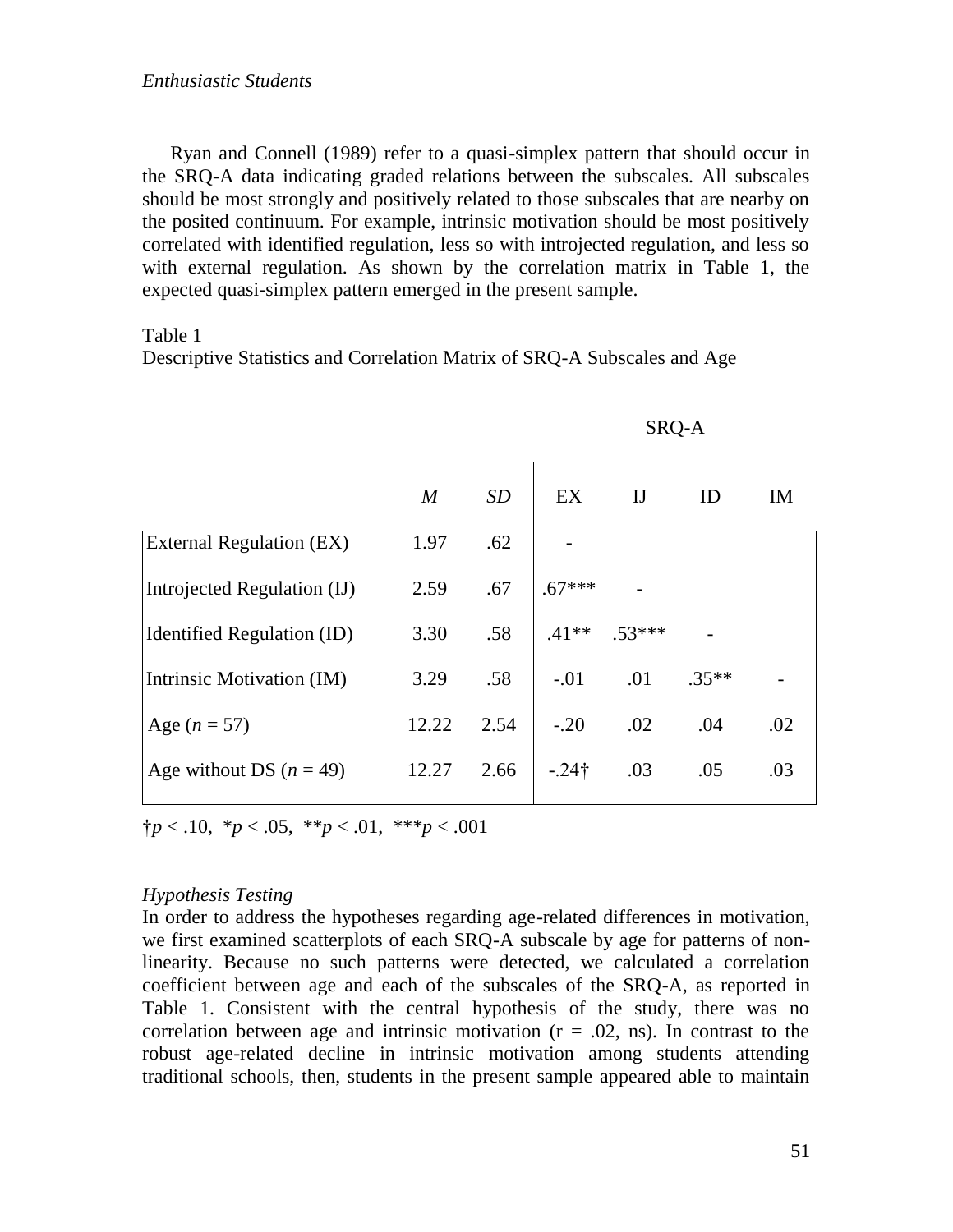levels of intrinsic motivation across the school years. By contrast, there was a small, non-significant negative correlation between age and external regulation when the whole dataset (n = 57) was considered (r = -.20, p = .13); the strength of this correlation increased to suggest a trend ( $r = -.24$ ,  $p = .09$ ) when the smaller sample  $(n = 49)$  without DS participants was used. There were no correlations between age and introjected regulation with either dataset ( $rs < .03$ , ns), nor between age and identified regulation  $(r = .04, ns)$ .

#### **Discussion**

Students in the present study evidenced an age-related pattern of motivation distinct from that reported in the mainstream literature of traditional classrooms. Rather than the robust negative correlation between age and intrinsic motivation found in contexts of mandatory instruction (e.g., Bouffard et al., 2003; Corpus et al., 2009; Gottfried et al., 2001; Harter, 1981; Hunter & Csikszentmihalyi, 2003; Lepper et al., 2005; Otis et al., 2005; Pintrich, 2003; Prawat et al., 1979; Wigfield et al., 1998), students attending educational alternatives appeared to maintain initially high levels of intrinsic motivation, experiencing no such age-related decline. We assume this ability to maintain intrinsic motivation is driven—at least in part—by the supports for autonomy, competence, and relatedness provided by these homeschooling and democratic schooling contexts, but this mechanism must be tested explicitly in future research. This finding is supported by recent work on Israeli democratic schools showing maintenance from fifth to eighth grades in students' mastery goals and engagement in the domain of science (Vedder-Weiss & Fortus, 2011).

The present findings also differed from those of Apostoleris (2000), who found a positive correlation between age and intrinsic motivation in a sample of homeschooling children. Two possible explanations for this difference are considered. The first relates to the "hybrid" characteristics of the two schools chosen for the present study. Apostoleris' participants were presumably "pure" homeschooling families, in the sense that they were not reported to be connected to a resource center or any other organization associated with the provision of instruction. Both schools considered in the present study were organized to provide instruction, though only after students expressed a desire to receive it. Having an organizational context for the provision of instruction may necessarily engender some compromise that affects intrinsic motivation in a negative fashion. Thus, the pure homeschool context of Apostoleris' research may maximize the opportunities for intrinsic motivation to develop, leading to a positive correlation with age. The home school resource center model and the democratic education model of the present study may give children and youth learning opportunities that may not be available through pure homeschooling, but, at the cost of their ability to enhance intrinsic motivation.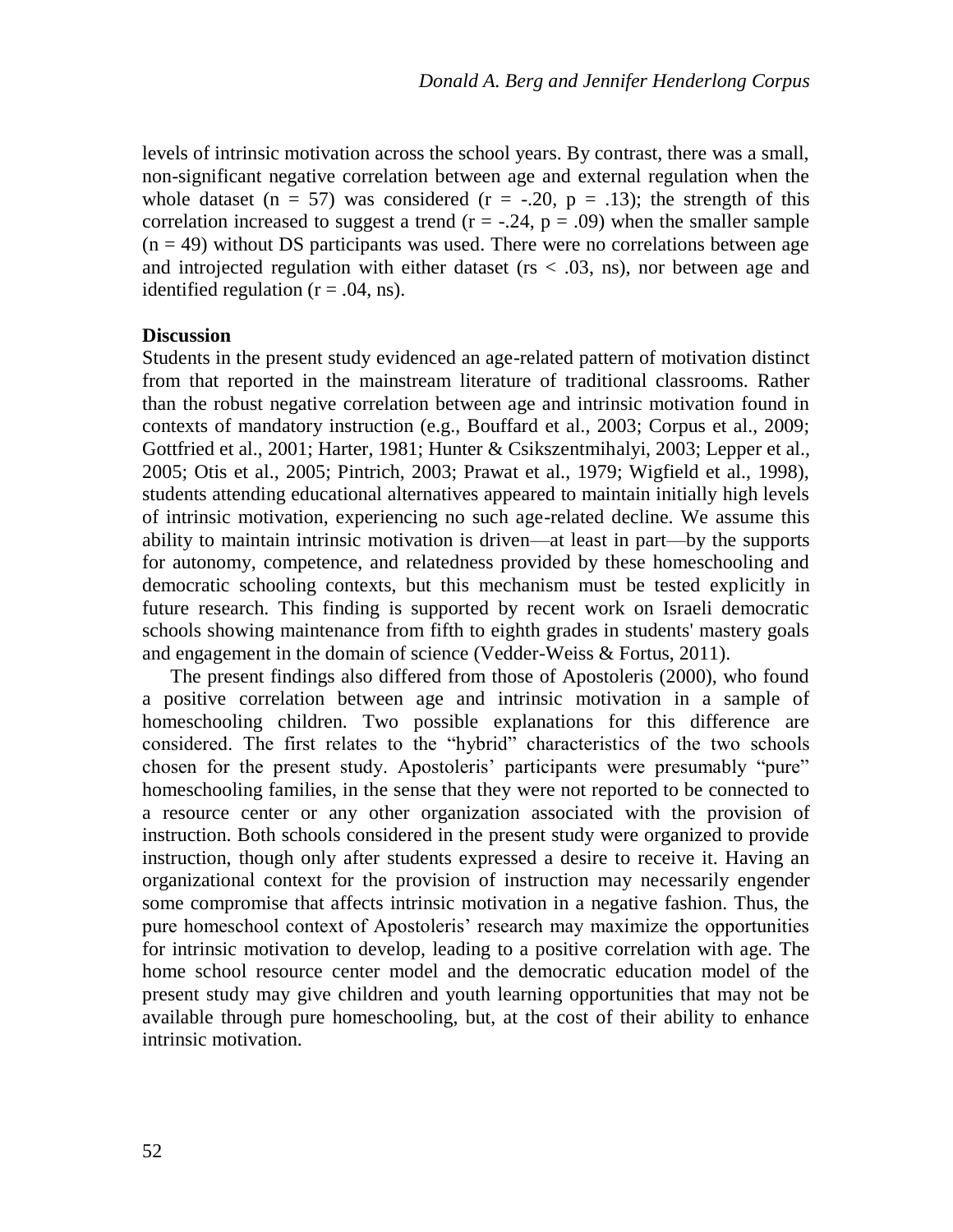Another explanation for the positive correlation between age and intrinsic motivation found by Apostoleris (2000) is that the effect was an artifact of the measurement instrument. Recall that Apostoleris used Harter's (1981) scale, which requires students to select either an intrinsic or an extrinsic reason for each of their academic behaviors, thus forcing a negative correlation between the two constructs. Given this instrument, it is possible that Apostoleris' data were driven by an agerelated decrease in extrinsic motivation rather than an age-related increase in intrinsic motivation. This interpretation is supported by the trend in the present study of a negative correlation between age and external regulation. These data very tentatively suggest that there may be an age-related decrease for children in contexts of non-mandatory instruction to perform academic behaviours simply because they are supposed to do so.

The present study represents an important first step in understanding age-related patterns of motivation in alternative educational contexts, but it has a number of notable limitations. Perhaps the most significant is that the cross-sectional design presumes that the patterns observed across children of different ages reflect the patterns that will occur within individual children as they grow older. A longitudinal study is needed to determine if this assumption holds true. Moreover, the sample was inevitably subject to some degree of self-selection bias. It is possible that the school organizations are not the causal element in the motivational patterns observed, but rather there may be characteristics of the students themselves or how they ended up in these schools that cause the patterns observed. Indeed, the motivational patterns of the present study are likely a function of the person in context, consistent with numerous theories that recognize motivation as situated and contextualized (see, e.g., Brophy, 2010; Deci & Ryan, 2002; Paris & Turner, 1994; Urdan, 1999)

This study was also limited by a relatively small sample size, especially in the DS population. Because the age-related findings were similar both with and without the DS sample, we do not believe that it skewed the results. That said, it cannot be inferred that the patterns reported here are necessarily true in DS settings because of the sample size. Our data are suggestive, not conclusive, and should be evaluated against future studies with larger sample sizes that can be evaluated for representativeness. Because the observed correlation between age and intrinsic motivation so closely approximated zero, however, it seems unlikely that a larger sample would drastically alter the pattern of findings with regard to the primary hypothesis. Nonetheless it is important to consider why rates of participation were relatively low, especially for a study that took place in a school setting. These alternative environments do not have an implicit, pervasive expectation of participation in activities presented by adults, whereas that may be the case in most traditional schools. Future researchers should consider using a similar online survey platform but opening up to the broader population that could be recruited via the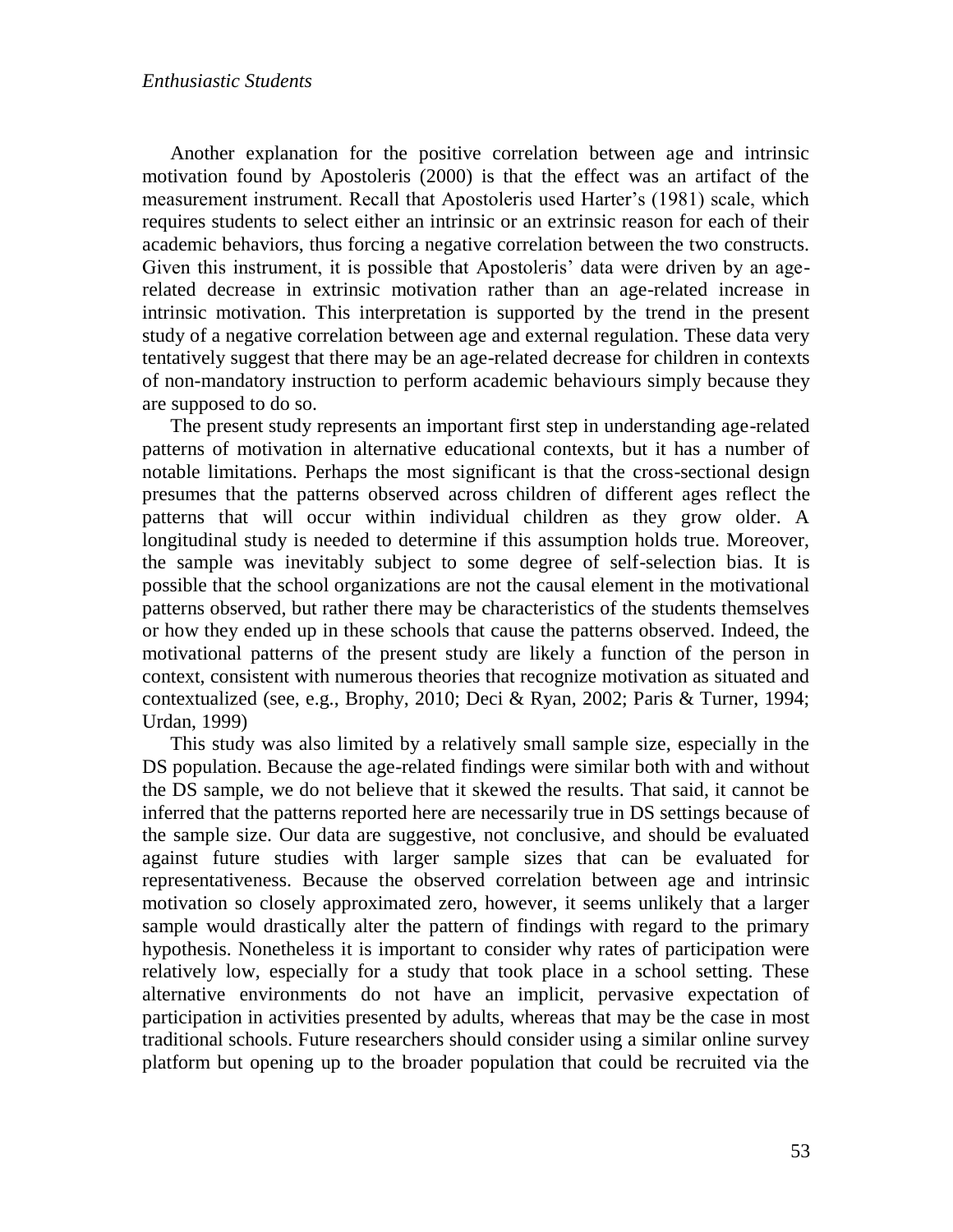internet. Both the home and democratic school movements have robust social networks that would likely be supportive of a research initiative that wanted to extend and elaborate on the current findings.

## **Conclusion**

Unlocking students' ability to share their inherent enthusiasm for learning whenever they are in the classroom may not be a matter of finding the right instructional key but rather the right organizational key. Research data has supported the general concern of renowned critics regarding the negative motivational consequences of traditional classrooms. The two substantial alternatives examined in the present study now have a small amount of data that supports their contention that better motivational consequences can be created. While there is clearly not enough data to make any claims regarding the efficacy of non-mandatory instruction per se, there is enough evidence in the literature to make the tentative claim that Self-Determination Theory is an empirically respectable framework that can and should be used to guide future research and innovation in schools. The potential benefits of these two forms of instructional organizations should be investigated further using the SDT framework to discover what mechanisms are at work to produce the motivational differences that seem to be found there.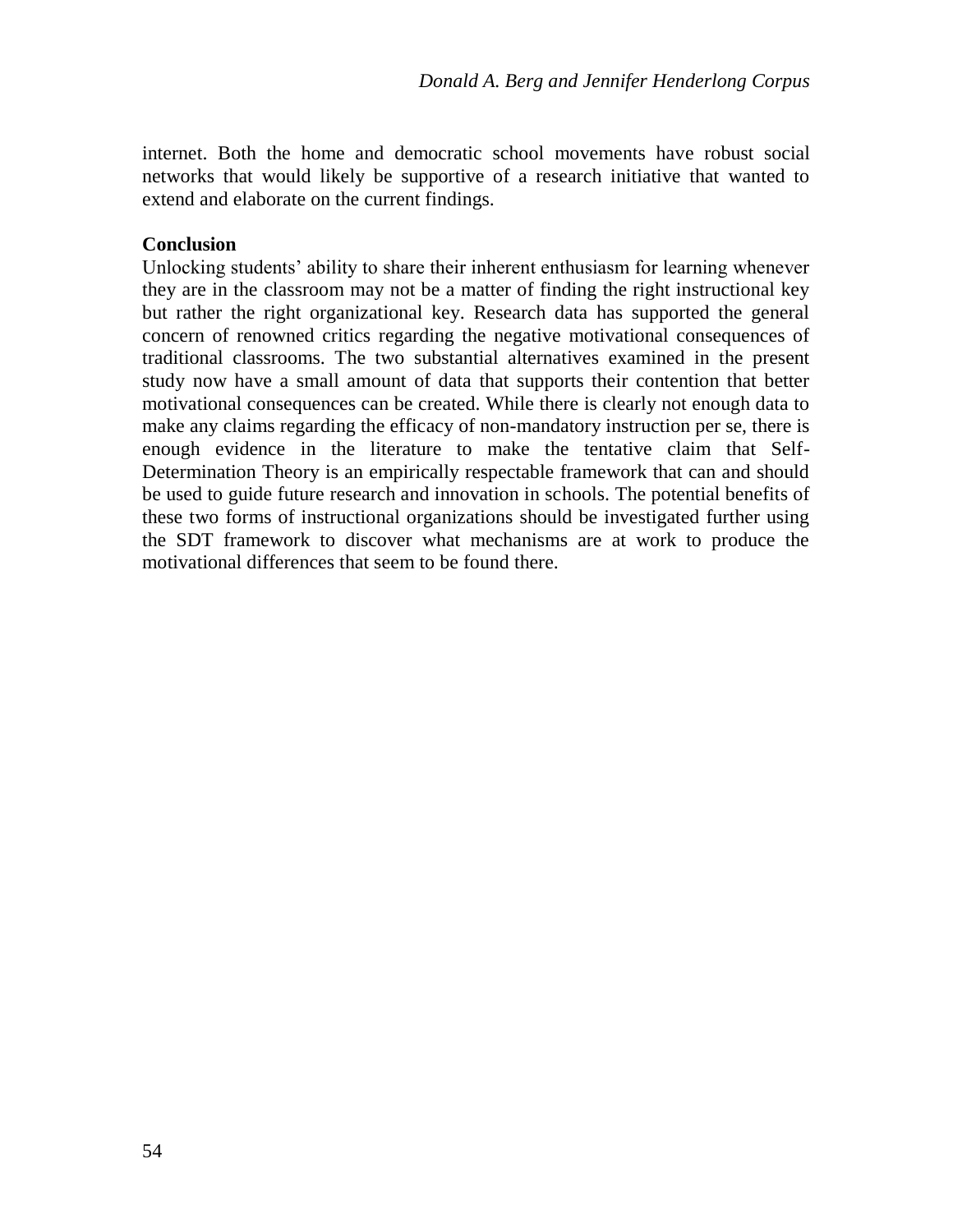#### References

Alternative Education Resource Organization (2012). *List of Democratic Schools.* Retrieved May 22, 2013, from [http://www.educationrevolution.org/blog/list-of](http://www.educationrevolution.org/blog/list-of-democratic-schools/)[democratic-schools/](http://www.educationrevolution.org/blog/list-of-democratic-schools/)

Amabile, T. (1996). *Creativity in context.* Boulder, Co: Westview Press.

- Assor, A., Roth, G., & Deci, E. L. (2004). The emotional costs of parents' conditional regard: A self-determination theory analysis. *Journal of Personality*, *72*(1), 47-88.
- Apostoleris, N. (2000). *Children's love of learning: Home schooling and intrinsic motivation for learning*. Unpublished doctoral dissertation, Clark University, Worcester, MA.
- Baard, P. P., Deci, E. L., & Ryan, R. M. (2006). Intrinsic need satisfaction: A motivational basis of performance and well-being in two work settings. *Journal of Applied Social Psychology*, *34*, 2045–2068. DOI: [10.1111/j.1559-](http://onlinelibrary.wiley.com/doi/10.1111/j.1559-1816.2004.tb02690.x/abstract) [1816.2004.tb02690.x](http://onlinelibrary.wiley.com/doi/10.1111/j.1559-1816.2004.tb02690.x/abstract)
- Bauman, K. U.S. Census Bureau, Population Division. (2001). *Home schooling in the United States: Trends and characteristics* (Working Paper Series No. 53 ). Retrieved May 22, 2013, from: [http://www.census.gov/population/www/documentation/twps0053/twps0053.ht](http://www.census.gov/population/www/documentation/twps0053/twps0053.html) [ml](http://www.census.gov/population/www/documentation/twps0053/twps0053.html)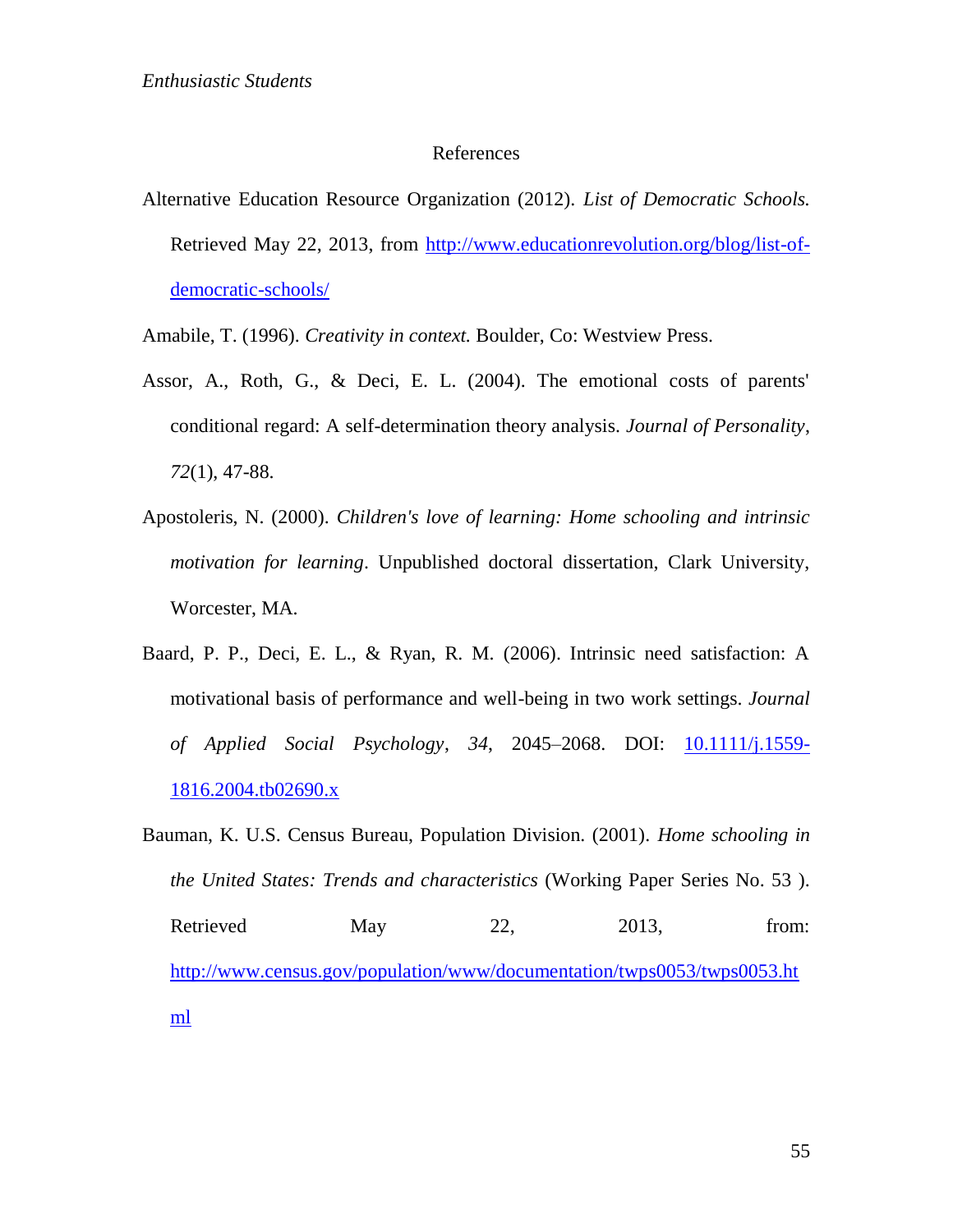- Bergin, D. A., Ford, M. E., & Hess, R. D. (1993). Patterns of motivation and social behavior associated with microcomputer use of young children. *Journal of Educational Psychology*, *85*, 437-445.
- Berndt, T. J. (1979). Developmental changes in conformity to peers and parents. *Developmental Psychology, 15,* 608–616.
- Bielick, S., U.S. Department of Education, National Center for Education Statistics. (2008). *Issue brief: 1.5 million homeschooled students in the United States in 2007* (NCES 2009-030). Jessup, MD: ED Pubs.
- Boggiano, A. K. (1998). Maladaptive achievement patterns: A test of a diathesisstress analysis of helplessness. *Journal of Personality and Social Psychology, 74*, 1681-1695.
- Bong, M. (2005). Within-grade changes in Korean girls' motivation and perceptions of the learning environment across domains and achievement levels. *Journal of Educational Psychology, 97*, 656-672. [DOI: 10.1037/0022-0663.97.4.656](http://psycnet.apa.org/index.cfm?fa=buy.optionToBuy&id=2005-15839-013)
- Bouffard, T., Marcoux, M., Vezeau, C., & Bordeleau, L. (2003). Changes in selfperceptions of competence and intrinsic motivation among elementary school children. *British Journal of Educational Psychology*, *73*, 171-186.

Brophy, J. (2010). *Motivating students to learn*. (3<sup>rd</sup> ed.). New York: Routledge.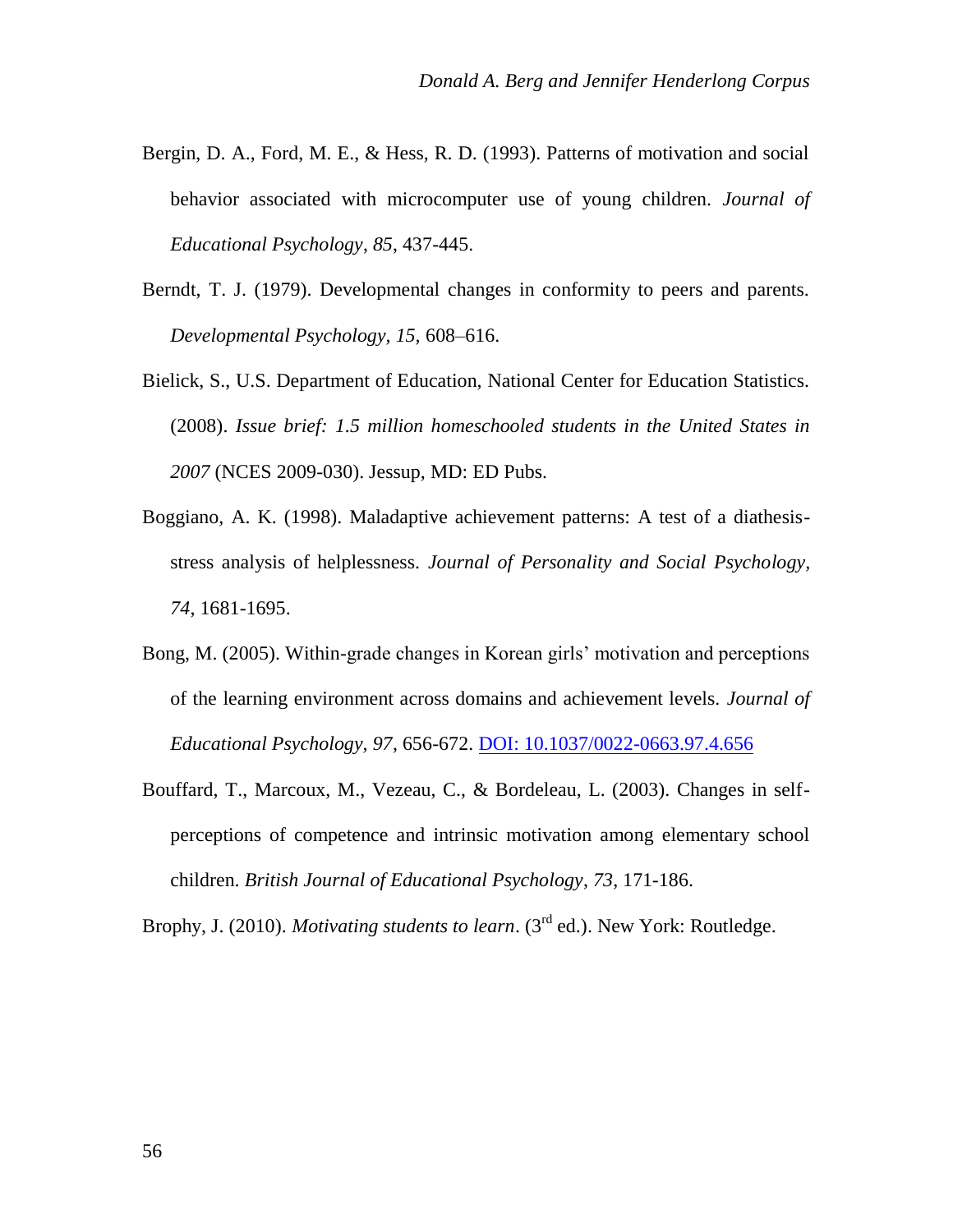- Cai, Y., Reeve, J., & Robinson, D. T. (2002). Home schooling and teaching style: Comparing the motivating styles of home school and public school teachers. *Journal of Educational Psychology*, *94*, 372-380. [DOI: 10.1037/0022-](http://psycnet.apa.org/journals/edu/94/2/372/) [0663.94.2.372](http://psycnet.apa.org/journals/edu/94/2/372/)
- Chirkov, V., Ryan, R. M., Kim, Y., & Kaplan, U. (2003). Differentiating autonomy from individualism and independence: A self-determination theory perspective on internalization of cultural orientations and well-being. *Journal of Personality and Social Psychology*, *84*, 97-110[. DOI: 10.1037/0022-3514.84.1.97](http://psycnet.apa.org/index.cfm?fa=buy.optionToBuy&uid=2002-08440-010)
- Corpus, J. H., McClintic-Gilbert, M. S., & Hayenga, A. O. (2009). Within-year changes in children's intrinsic and extrinsic motivational orientations: Contextual predictors and academic outcomes. *Contemporary Educational Psychology*, *34*, 154-166[. DOI: 10.1016/j.cedpsych.2009.01.001](http://eric.ed.gov/?id=EJ833361)
- Deci, E. L., & Ryan, R. M. (2000). The "what" and "why" of goal pursuits: Human needs and the self-determination of behavior. *Psychological Inquiry*, *11*, 227- 268.
- Deci, E. L., & Ryan, R. M. (2002). *Handbook of self-determination research.* Rochester, NY: The University of Rochester Press.
- Deci, E. L., & Moller, A. C. (2007). The concept of competence: A starting place for understanding intrinsic motivation and self-determined extrinsic motivation. In A. Elliot & C. Dweck (Eds.), *Handbook of Competence and Motivation* (pp. 579-597). New York, NY: The Guilford Press.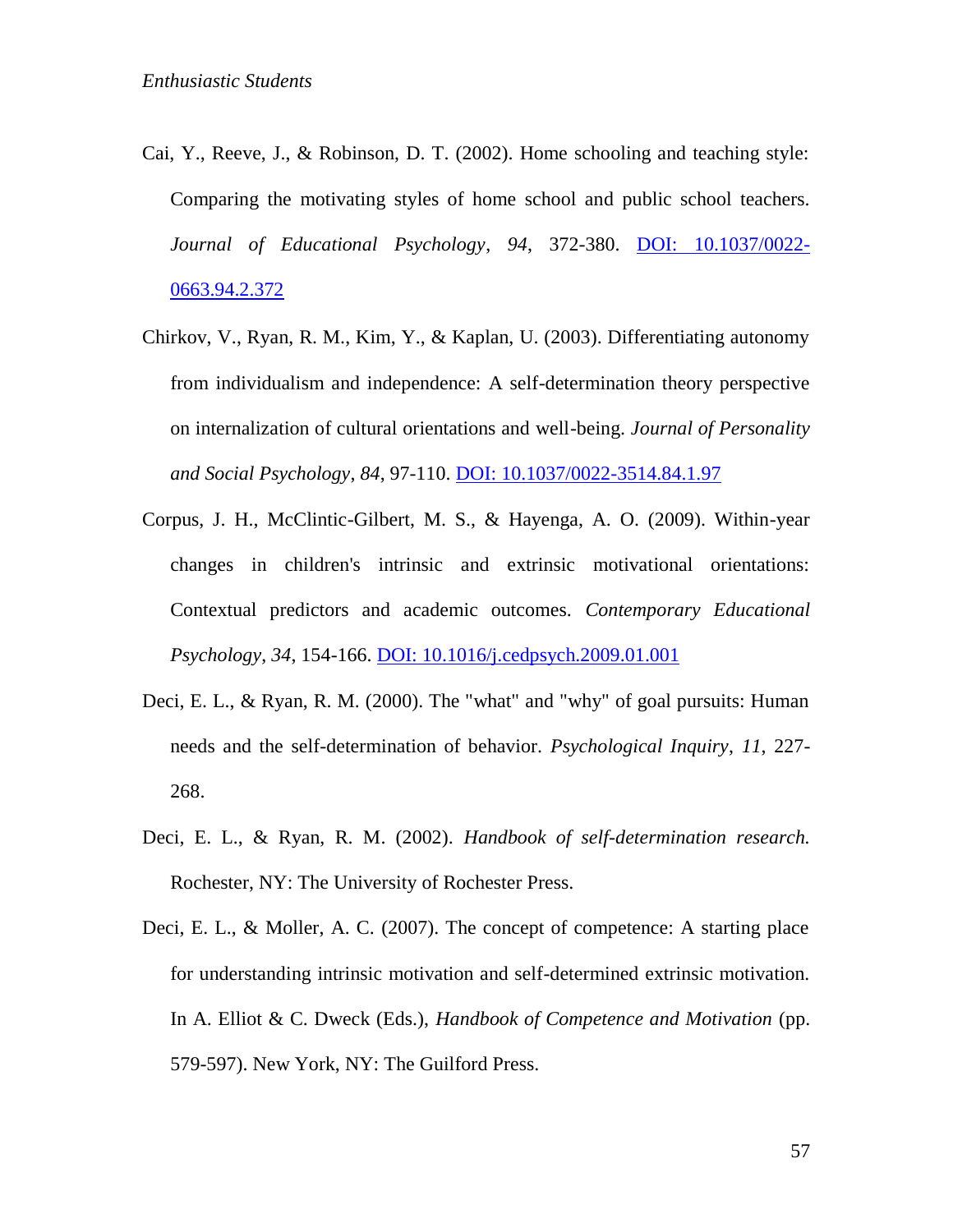- Deci, E. L., Schwartz, A. J., Sheinman, L., & Ryan, R. M. (1981). An instrument to assess adults' orientations toward control versus autonomy with children: Reflections on intrinsic motivation and perceived competence. *Journal of Educational Psychology*, *73*, 642-650. DOI: 10.1037/0022-0663.73.5.642
- Dewey, J. (1994). *Democracy and education: An introduction to the philosophy of education.* [ILT Digital Classics version]. Retrieved from [http://www.worldcat.org/title/democracy-and-education-an-introduction-to-the](http://www.worldcat.org/title/democracy-and-education-an-introduction-to-the-philosophy-of-education/oclc/614260492)[philosophy-of-education/oclc/614260492](http://www.worldcat.org/title/democracy-and-education-an-introduction-to-the-philosophy-of-education/oclc/614260492) (Original work published 1916)
- Eccles, J. S., Midgley, C., Wigfield, A., Buchanan, C. M., Reuman, D., Flanagan, C., et al. (1993). Development during adolescence: The impact of stageenvironment fit on young adolescents' experiences in schools and in families. *American Psychologist, 48*, 90–101.
- Gottfried, A. E. (1985). Academic intrinsic motivation in elementary and junior high school students. *Journal of Educational Psychology, 77,* 631-645.
- Gottfried, A. E., Fleming, J. S., & Gottfried, A. W. (1998). Role of cognitively stimulating home environment in children's academic intrinsic motivation: A longitudinal study. *Child Development*, *69*, 1448-1460. Retrieved 22 May, 2013, from: [http://www.jstor.org/stable/1132277](http://www.jstor.org/discover/10.2307/1132277?uid=3738032&uid=2&uid=4&sid=21102533999203)
- Gottfried, A. E., Fleming, J. S., & Gottfried, A. W. (2001). Continuity of academic intrinsic motivation from childhood through late adolescence: A longitudinal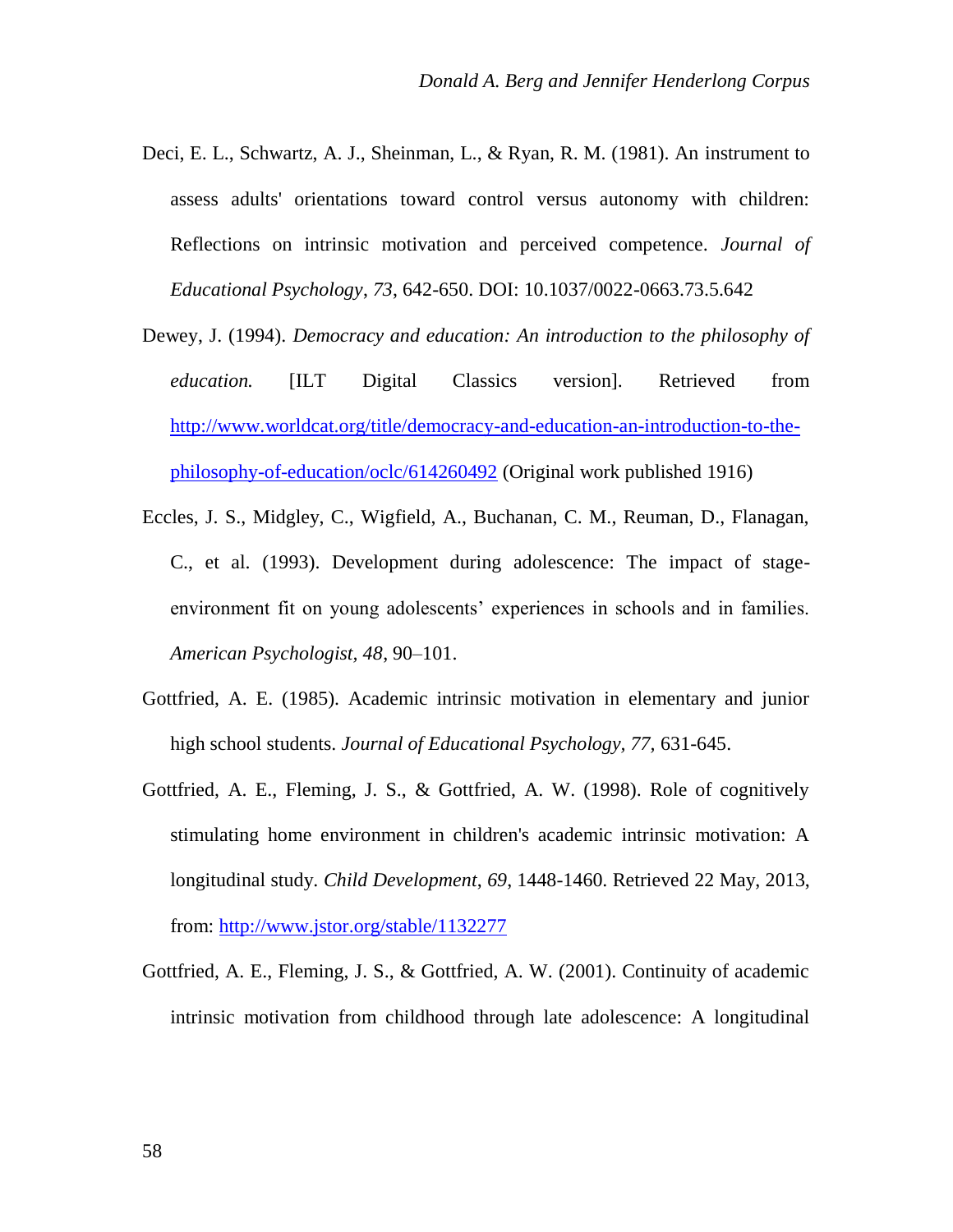study. *Journal of Educational Psychology*, *93*, 3-13. [DOI: 10.1037/0022-](http://psycnet.apa.org/index.cfm?fa=buy.optionToBuy&id=2001-16705-001) [0663.93.1.3](http://psycnet.apa.org/index.cfm?fa=buy.optionToBuy&id=2001-16705-001)

- Gray, P., & Chanoff, D. (1986). Democratic schooling: What happens to young people who have charge of their own education? *American Journal of Education*, *94*, 182-213. Retrieved 22 May, 2013, from: [http://www.jstor.org/stable/1084948](http://www.jstor.org/discover/10.1086/380572?uid=3738032&uid=2&uid=4&sid=21102533999203)
- Gray, P., & Feldman, J. (1997). Patterns of age mixing and gender mixing among children and adolescents at an ungraded democratic school. *Merrill-Palmer Quarterly*, *43*, 67-86.
- Gray, P., & Feldman, J. (2004). Playing in the zone of proximal development: Qualities of self-directed age mixing between adolescents and young children at a democratic school. *American Journal of Education*, *110*, 108-145. Retrieved from: [http://www.jstor.org/stable/10.1086/380572](http://www.jstor.org/discover/10.1086/380572?uid=3738032&uid=2&uid=4&sid=21102533999203)
- Greenberg, D., & Sadofsky, M. (1992). *Legacy of trust: Life after the Sudbury Valley School experience*. Framingham, MA: The Sudbury Valley School Press.
- Greenberg, D., Sadofsky, M., & Lempka, J. (2005). *The pursuit of happiness: The lives of Sudbury Valley alumni*. Framingham, MA: The Sudbury Valley School Press.
- Haimovitz, K., Wormington, S. V., & Corpus, J. H. (2011). Dangerous mindsets: How beliefs about intelligence predict motivational change. *Learning and Individual Differences*, *21*, 747-752. [DOI: 10.1016/j.lindif.2011.09.002](http://www.reed.edu/motivation/docs/DangerousMindsetsPublished.pdf)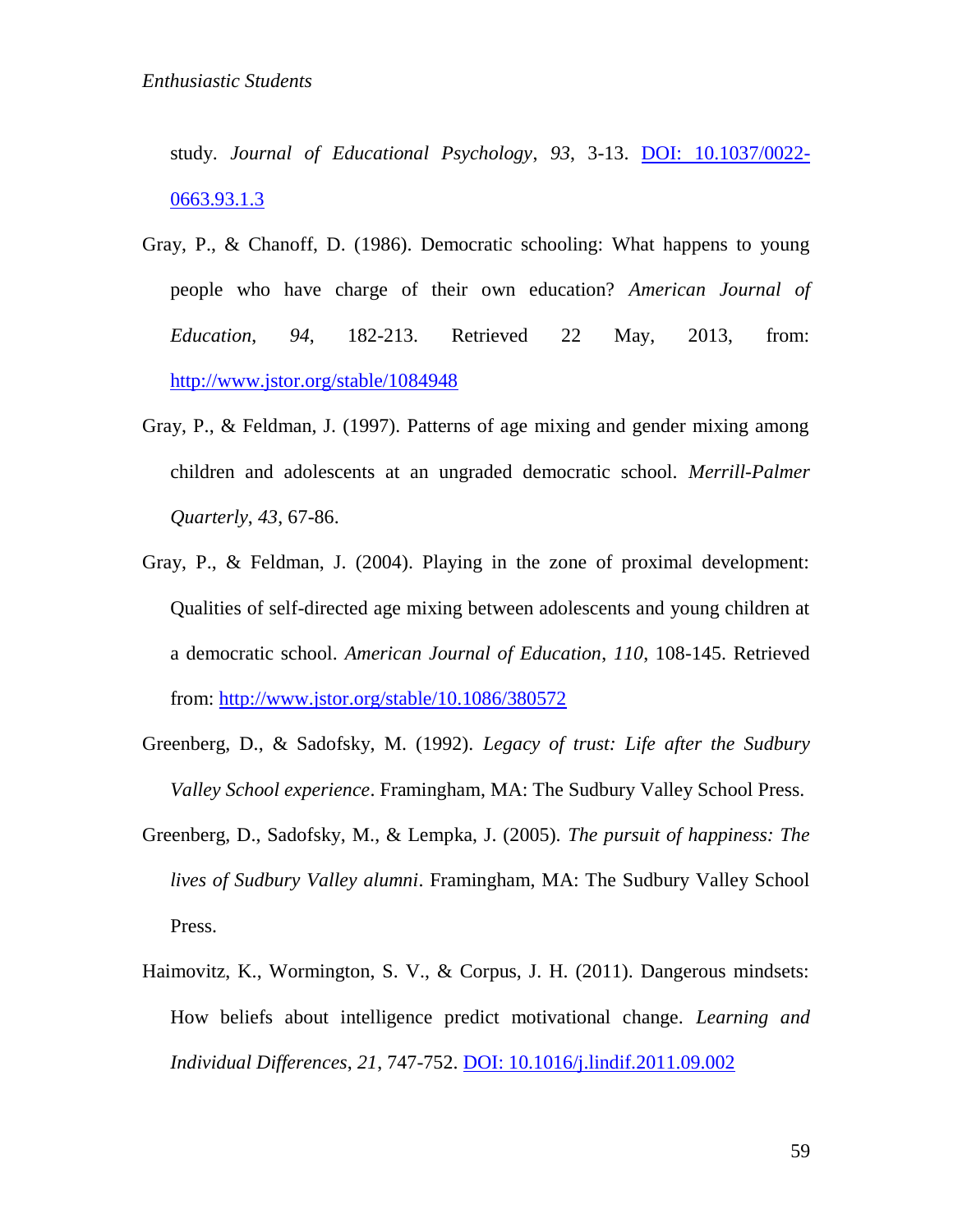- Harter, S. (1981). A new self-report scale of intrinsic versus extrinsic orientation in the classroom: Motivational and informational components. *Developmental Psychology*, *17*, 300-312[. DOI: 10.1037/0012-1649.17.3.300](http://psycnet.apa.org/index.cfm?fa=search.displayRecord&uid=1981-24428-001)
- Harter, S., & Jackson, B. K. (1992). Trait vs. nontrait conceptualizations of intrinsic/extrinsic motivational orientation. *Motivation and Emotion, 16*, 209- 230.
- Harter, S., Whitesell, N. R., & Kowalski, P. (1992). Individual differences in the effects of educational transitions on young adolescent's perceptions of competence and motivational orientation. *American Educational Research Journal, 29,* 777-807.
- Hickey, D.T. (1997). Motivation and contemporary socio-constructivist instructional perspectives. *Educational Psychologist, 32(3)*, 175-193
- Holt, J. (1976). *Instead of education: Ways to help people do things better*. New York, NY: E.P. Dutton & Co., Inc.
- Hunter, J. P., & Csikszentmihalyi, M. (2003). The positive psychology of interested adolescents. *Journal of Youth and Adolescence*, *32*, 27-35. [DOI:](http://psycnet.apa.org/psycinfo/2002-06842-004)  [10.1023/A:1021028306392](http://psycnet.apa.org/psycinfo/2002-06842-004)
- Jang, H., Reeve, J., & Deci, E. L. (2010). Engaging students in learning activities: It is not autonomy support or structure but autonomy support and structure. *Journal of Educational Psychology*, *102*, 588-600. [DOI: 10.1037/a0019682](http://psycnet.apa.org/index.cfm?fa=buy.optionToBuy&id=2010-15712-005)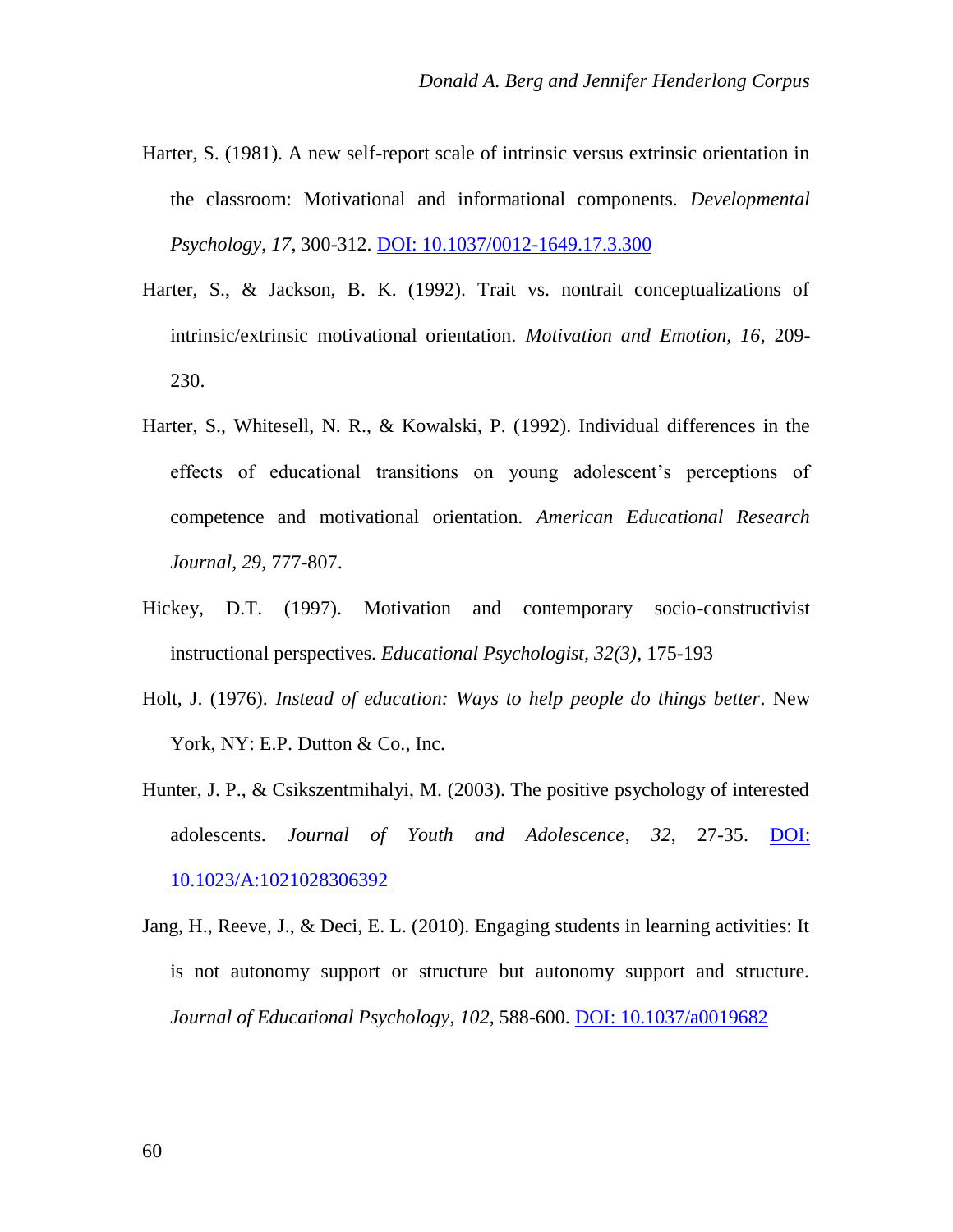- Koestner, R., Ryan, R. M., Bernieri, F., & Holt, K. (1984). Setting limits on children's behavior: The differential effects of controlling vs. informational styles on intrinsic motivation and creativity. *Journal of Personality*, *52*, 233- 248. [DOI: 10.1111/1467-6494.ep7390802](http://selfdeterminationtheory.org/SDT/documents/1984_KoestnerRyanBernHolt.pdf)
- Kohn, A. (1999). *The schools our children deserve: Moving beyond traditional classrooms and "tougher standards"*. New York, NY: Houghton Mifflin Company.
- Leonard, G. B. (1968). *Education and ecstasy*. New York, NY: Delacorte Press.
- Lepper, M. R., Corpus, J. H., & Iyengar, S. S. (2005). Intrinsic and extrinsic motivation orientations in the classroom: Age differences and academic correlates. *Journal of Educational Psychology*, *97*, 184-196. [DOI:](http://psycnet.apa.org/index.cfm?fa=buy.optionToBuy&uid=2005-05100-004)  [10.1037/0022-0663.97.2.184](http://psycnet.apa.org/index.cfm?fa=buy.optionToBuy&uid=2005-05100-004)
- MacIver, D. J., Stipek, D. J., & Daniels, D. H. (1991). Explaining within-semester changes in student effort in junior high school and senior high school courses. *Journal of Educational Psychology*, *83*, 201-211. [DOI: 10.1037/0022-](http://psycnet.apa.org/journals/edu/83/2/201/) [0663.83.2.201](http://psycnet.apa.org/journals/edu/83/2/201/)
- McDowell, S. A. (2000). The home schooling mother-teacher: Toward a theory of social integration. *Peabody Journal of Education*, *75*, 187-206.
- Medlin, R. G. (2000). Home schooling and the question of socialization. *Peabody Journal of Education*, *75*, 107-123.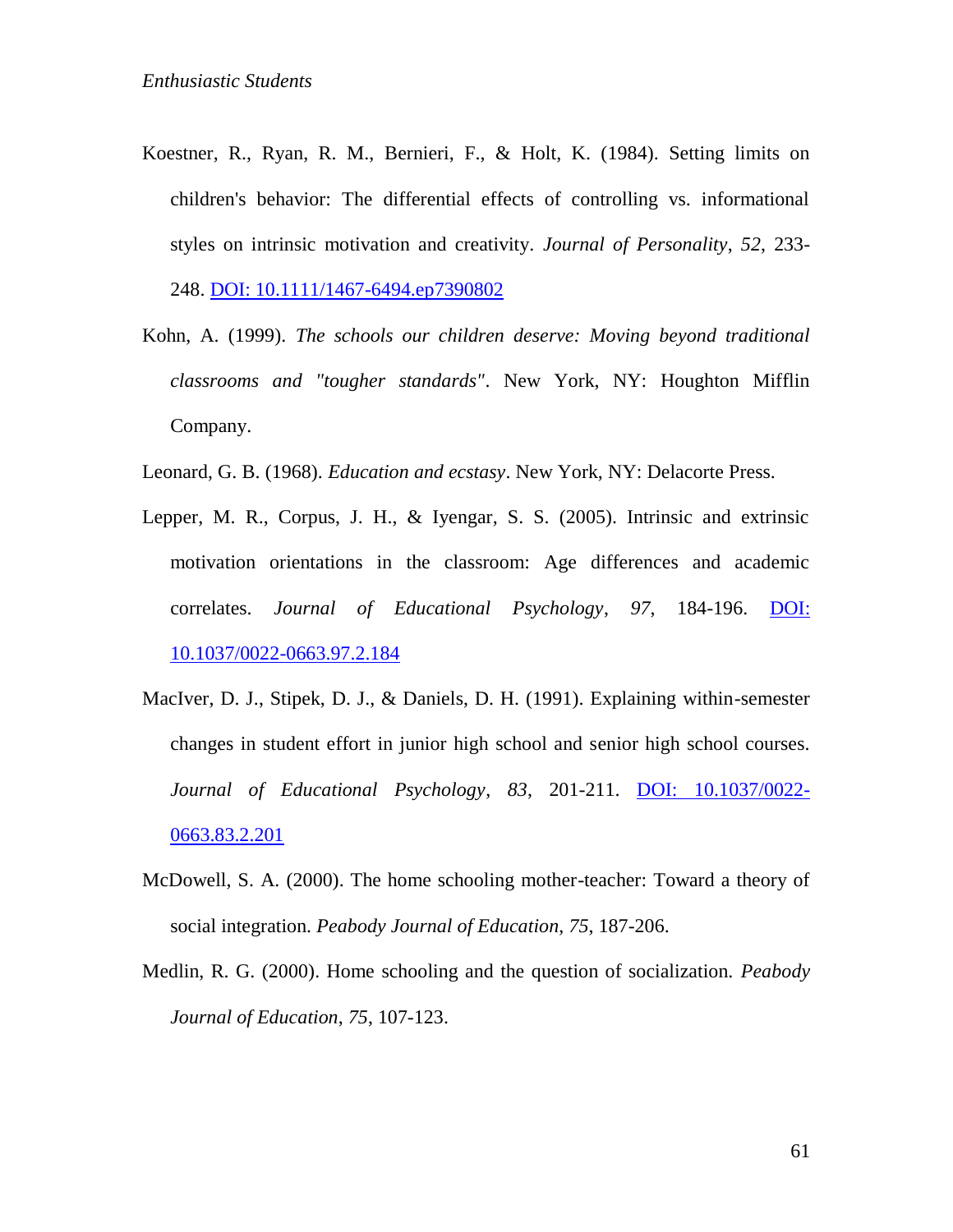- Meece, J. L., Blumenfeld, P. C., & Hoyle, R. H. (1988). Students' goal orientations and cognitive engagement in classroom activities. *Journal of Educational Psychology, 80,* 514-523.
- Moore, R. S., & Moore, D. N. (1982). *School can wait*. Camas, WA: The Moore Foundation.
- Neill, A. S. (1992). *Summerhill School: A new view of childhood*. Edited by Albert Lamb. New York, NY: St. Martin's Griffin. (Original work published 1960)
- Otis, N., Grouzet, F. M. E., & Pelletier, L. G. (2005). Latent motivational change in an academic setting: A 3-year longitudinal study. *Journal of Educational Psychology*, *97*, 170-183[. DOI: 10.1037/0022-0663.97.2.170](http://psycnet.apa.org/index.cfm?fa=buy.optionToBuy&id=2005-05100-003)
- Paris, S. G., & Turner, J. C. (1994). Situated Motivation. In P. Pintrich, D. Brown, & C.E. Weinstein, (Eds.), *Student motivation, cognition, and learning: Essays in honor of Wilbert J. McKeachie* (pp. 213-237). Hillsdale, NJ: Lawrence Erlbaum.
- Pintrich, P. R., & Garcia, T. (1991). Student goal orientation and self-regulation in the college classroom. In M. Maehr, & P.R. Pintrich, *Advances in motivation and achievement: Goals and self-regulatory processes*, vol. 7. Greenwich, CT: JAI Press.
- Pintrich, P. R. (2003). A motivational science perspective on the role of student motivation in learning and teaching contexts. *Journal of Educational Psychology*, *95*, 667-686[. DOI: 10.1037/0022-0663.95.4.667](http://psycnet.apa.org/journals/edu/95/4/667/)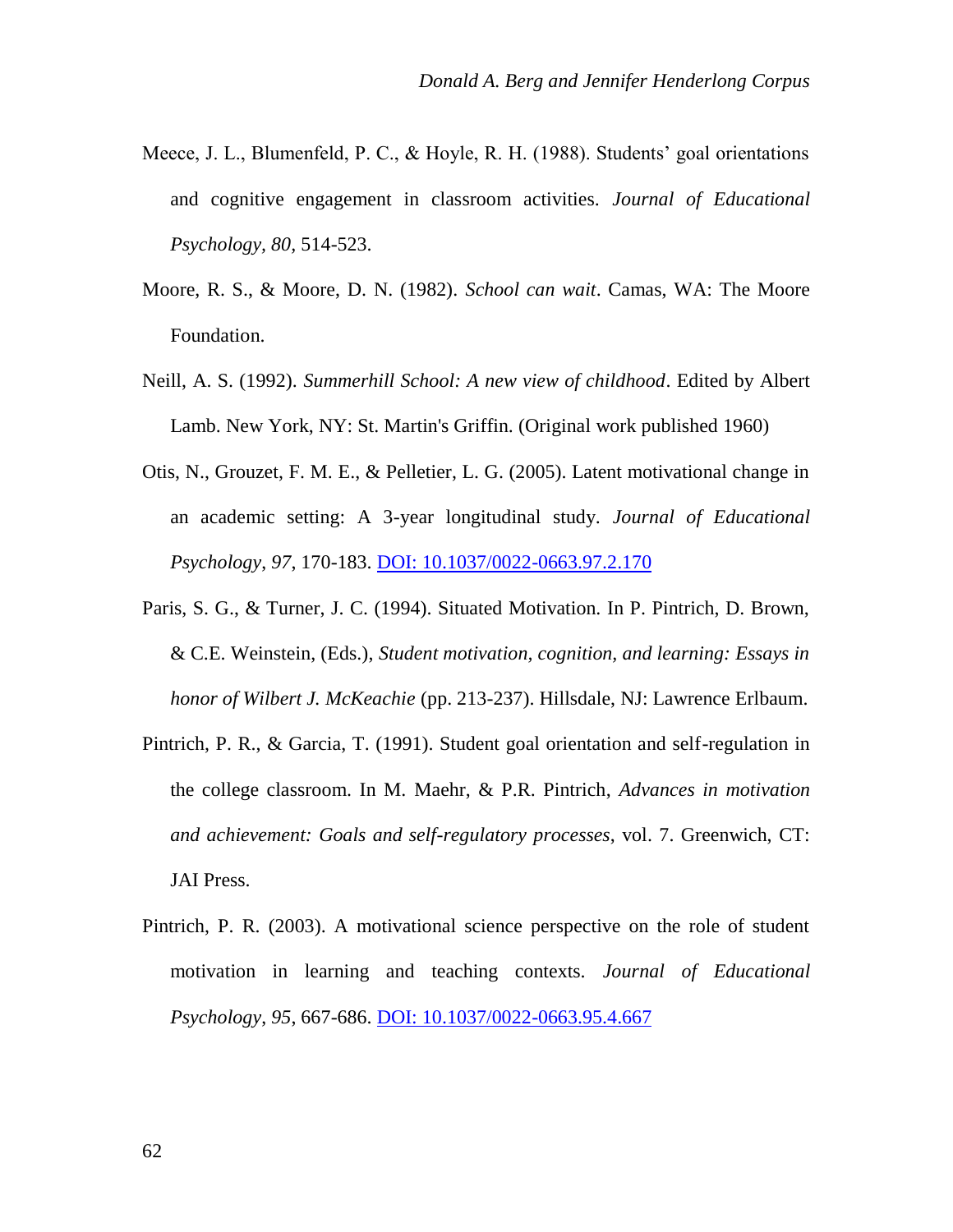- Prawat, R. S., Grissom, S., & Parish, T. (1979). Affective development in children, grades 3 through 12. *The Journal of Genetic Psychology*, *135*, 37-49.
- Ray, B. D. (2000). Home schooling: The ameliorator of negative influences on learning? *Peabody Journal of Education*, *75*, 71-106. Retrieved 22 May, 2013, from: [http://www.jstor.org/stable/1493090](http://www.jstor.org/discover/10.2307/1493090?uid=3738032&uid=2&uid=4&sid=21102533999203)
- Ray, B. D. (2011). *Research facts on homeschooling*. Retrieved 22 May, 2013 from: http://www.nheri.org/Research-Facts-on-Homeschooling.html
- Reeve, J. (2009). Why teachers adopt a controlling motivating style toward students and how they can become more autonomy supportive. *Educational Psychologist*, *44*, 159-175[. DOI: 10.1080/00461520903028990](http://www.tandfonline.com/doi/abs/10.1080/00461520903028990?journalCode=hedp20#.UgJCL9JwroI)
- Reeve, J., Bolt, E., & Cai, Y. (1999). Autonomy-supportive teachers: How they teach and motivate students. *Journal of Educational Psychology*, *91*, 537-548. [DOI: 10.1037/0022-0663.91.3.537](http://psycnet.apa.org/journals/edu/91/3/537/)
- Reeve, J., & Jang, H. (2006). What teachers say and do to support students' autonomy during a learning activity. *Journal of Educational Psychology*, *98*, 209-218[. DOI: 10.1037/0022-0663.98.1.209](http://psycnet.apa.org/index.cfm?fa=buy.optionToBuy&id=2006-02666-017)
- Reeve, J., Jang, H., Carrell, D., Jeon, S., & Barch, J. (2004). Enhancing students' engagement by increasing teachers' autonomy support. *Motivation & Emotion*, *28*, 147-169.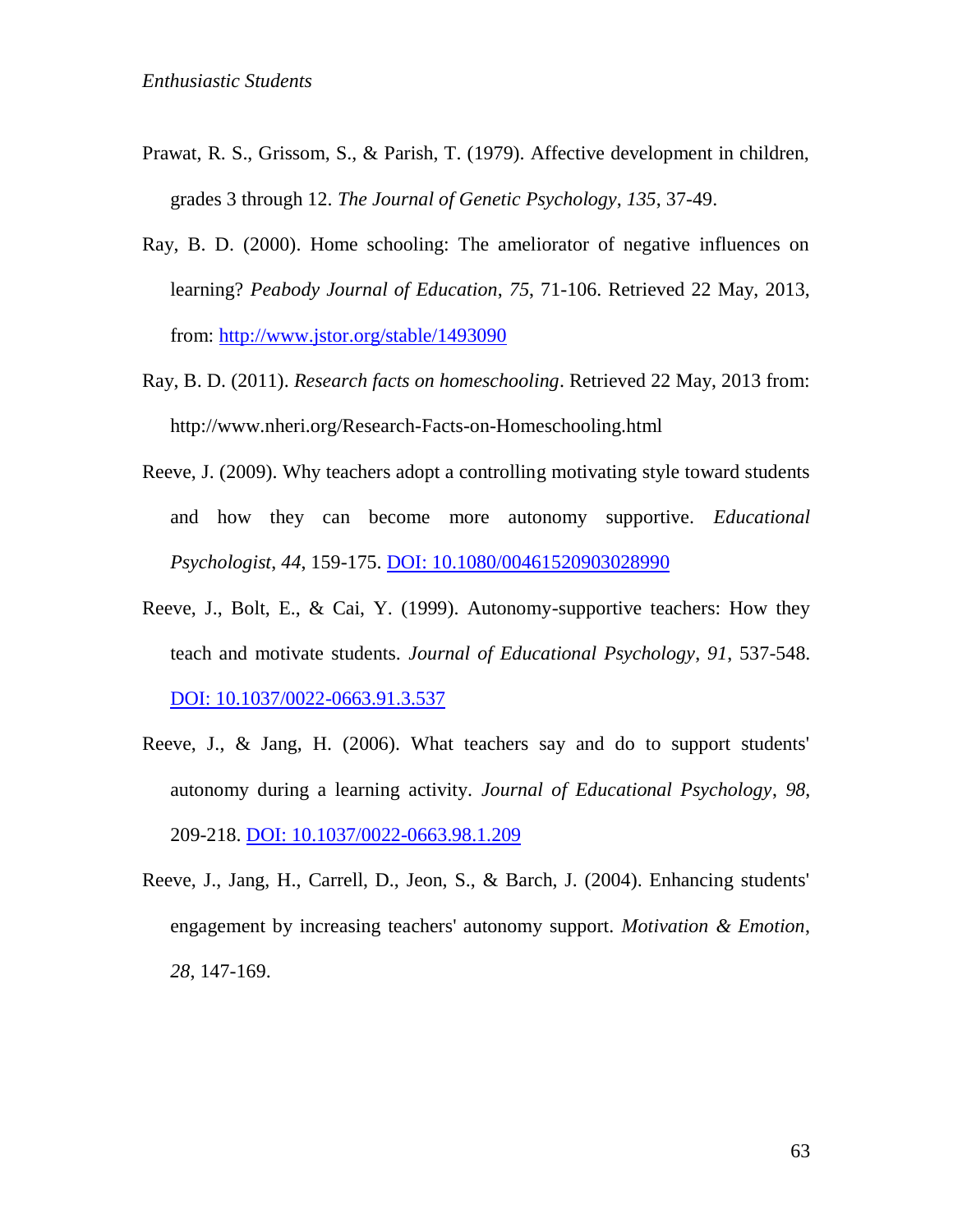- Reeve, J., Nix, G., & Hamm, D. (2003). Testing models of the experience of selfdetermination in intrinsic motivation and the conundrum of choice. *Journal of Educational Psychology*, *95*, 375-392. [DOI: 10.1037/0022-0663.95.2.375](http://psycnet.apa.org/index.cfm?fa=buy.optionToBuy&uid=2003-00780-015)
- Reis, H. T., Sheldon, K. M., Gable, S. L., Roscoe, J., & Ryan, R. (2000). Daily well-being: The role of autonomy, competence, and relatedness. *Personality & Social Psychology Bulletin*, *22*, 419-435 . [DOI: 10.1177/0146167200266002](http://psp.sagepub.com/content/26/4/419.abstract)
- Ryan, R. M., & Connell, J. P. (1989). Perceived locus of causality and internalization: Examining reasons for acting in two domains. *Journal of Personality and Social Psychology*, *57*, 749-761. [DOI: 10.1037/0022-](http://psycnet.apa.org/index.cfm?fa=buy.optionToBuy&uid=1990-07258-001) [3514.57.5.749](http://psycnet.apa.org/index.cfm?fa=buy.optionToBuy&uid=1990-07258-001)
- Ryan, R. M., & Deci, E. L. (2000a). Intrinsic and extrinsic motivations: Classic definitions and new directions. *Contemporary Educational Psychology*, *25*, 54- 67. [DOI: 10.1006/ceps.1999.1020](http://mmrg.pbworks.com/f/Ryan,+Deci+00.pdf)
- Ryan, R. M., & Deci, E. L. (2000b). Self-determination theory and the facilitation of intrinsic motivation, social development, and well-being. *American Psychologist*, *55*, 68-78[. DOI: 10.1037/0003-066X.55.1.68](http://psycnet.apa.org/index.cfm?fa=buy.optionToBuy&uid=2000-13324-007)
- Ryan, R. M., & Deci, E. L. (2006). Self-regulation and the problem of human autonomy: Does psychology need choice, self-determination, and will?. *Journal of Personality 74*, [DOI: 10.1111/j.1467-6494.2006.00420.x](http://www.intrinsicmotivation.net/SDT/documents/2006_RyanDeci_Self-RegulationProblemofHumanAutonomy.pdf)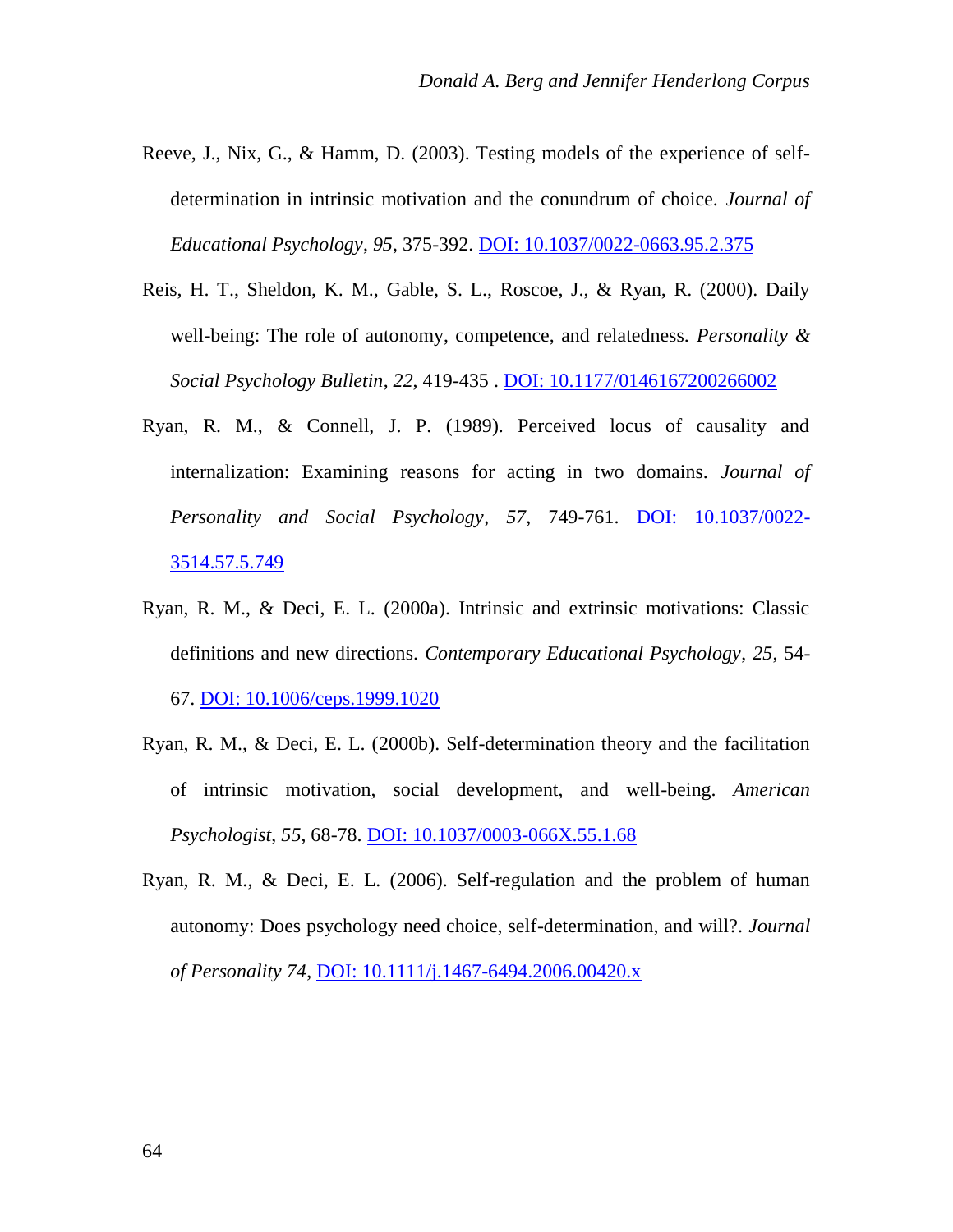- Sansone, C., & Harackiewicz, J. M. (Eds.). (2000). *Intrinsic and extrinsic motivation: The search for optimal motivation and performance*. San Diego: Academic Press.
- Sheldon, K. M., Ryan, R., & Reis, H. T. (1996). What makes for a good day? Competence and autonomy in the day and in the person. *Personality and Social Psychology Bulletin*, *22*, 1270-1279. [DOI: 10.1177/01461672962212007](http://psp.sagepub.com/content/22/12/1270.abstract?ijkey=267f9f6674d5606113081036aaf476042f5e6a96&keytype2=tf_ipsecsha)
- Stipek, D. (2002). *Motivation to learn: Integrating theory and practice*. (4th ed.). Boston, MA: Allyn and Bacon.
- Stronach, I., & Piper, H. (2008). Can liberal education make a comeback? The case of "relational touch" at Summerhill School. *American Education Research Journal*, *45*, 6-37[. DOI: 10.3102/0002831207311585](http://aer.sagepub.com/content/45/1/6.abstract)
- U.S. Department of Agriculture, Food and Nutrition Service. (2011). *Child nutrition programs: Income eligibility guidelines*, *76*(58). Washington, DC: Federal Register.
- Urdan, T. C. (1999). The role of context. In M. L. Maehr & P. R. Pintrich (Eds.) *Advances in motivation and achievement* (Vol. 11). Stamford, CT: JAI Press Inc..
- Vansteenkiste, M., Sierens, E., Soenens, B., Luyckx, K., & Lens, W. (2009). Motivational profiles from a self-determination perspective: The quality of motivation matters. *Journal of Educational Psychology*, *101*, 671-688.